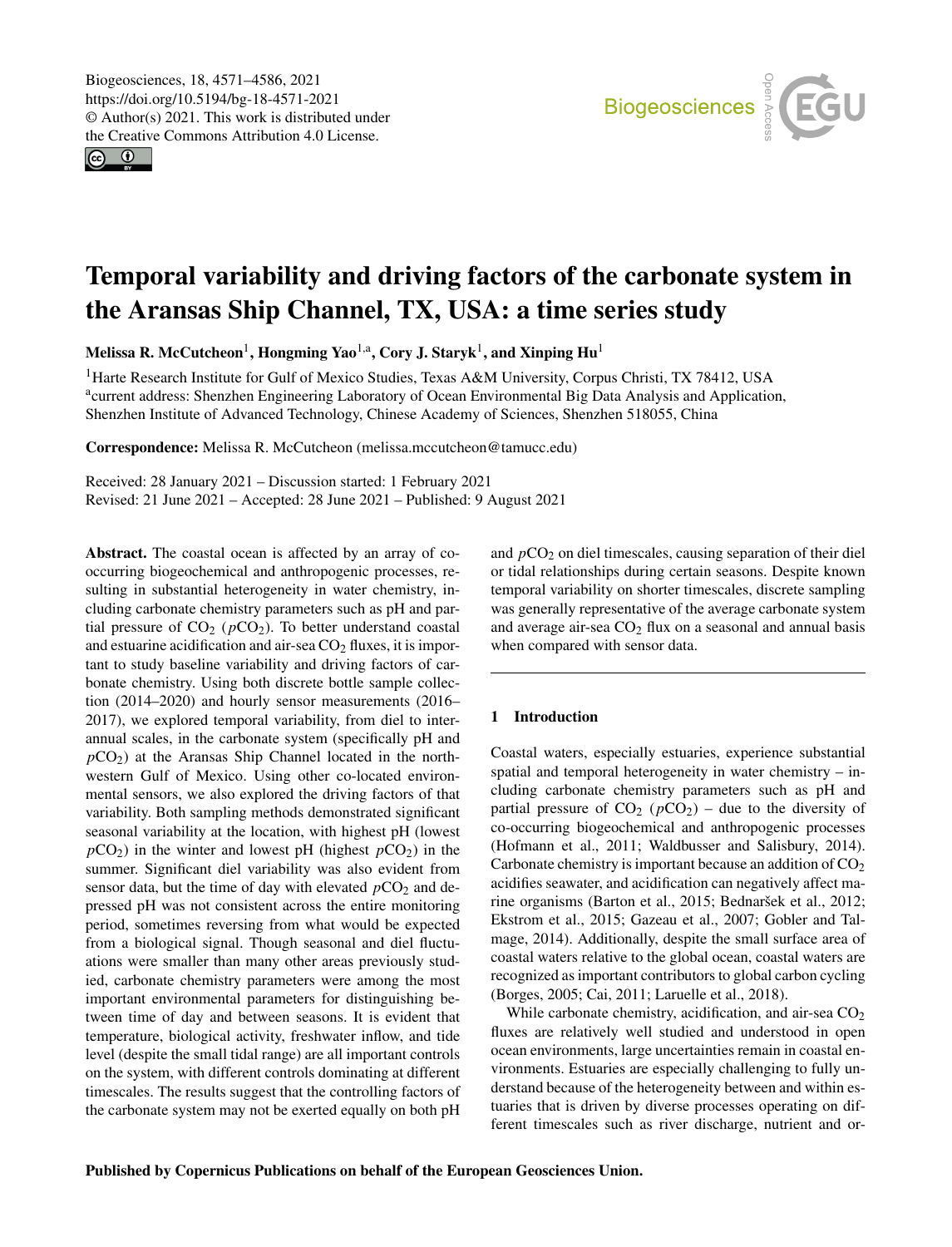ganic matter loading, stratification, and coastal upwelling (Jiang et al., 2013; Mathis et al., 2012). The traditional sampling method for carbonate system characterization involving discrete water sample collection and laboratory analysis is known to lead to biases in average  $pCO<sub>2</sub>$  and  $CO<sub>2</sub>$  flux calculations due to daytime sampling that neglects to capture diel variability (Li et al., 2018). Mean diel ranges in pH can exceed 0.1 unit in many coastal environments, and especially high diel ranges (even exceeding 1 pH unit) have been reported in biologically productive areas or areas with higher mean  $pCO<sub>2</sub>$  (Challener et al., 2016; Cyronak et al., 2018; Schulz and Riebesell, 2013; Semesi et al., 2009; Yates et al., 2007). These diel ranges can far surpass the magnitude of the changes in open ocean surface waters that have occurred since the start of the industrial revolution and rival spatial variability in productive systems, indicating their importance for a full understanding of the carbonate system.

Despite the need for high-frequency measurements, sensor deployments have been limited in estuarine environments (especially compared to their extensive use in the open ocean) because of the challenges associated with highly variable salinities, biofouling, and sensor drift (Sastri et al., 2019). Carbonate chemistry monitoring in the Gulf of Mexico (GOM), has been relatively minimal compared to the United States east and west coasts. The GOM estuaries currently have less exposure to concerning levels of acidification than other estuaries because of their high temperatures (causing water to hold less  $CO<sub>2</sub>$  and support high productivity year-round) and often suitable river chemistries (i.e., relatively high buffer capacity) (McCutcheon et al., 2019; Yao et al., 2020). However, respiration-induced acidification is present in both the open GOM (e. g., subsurface water influenced by the Mississippi River Plume and outer shelf region near the Flower Garden Banks National Marine Sanctuary) and GOM estuaries, and most estuaries in the northwestern GOM have also experienced long-term acidification (Cai et al., 2011; Hu et al., 2015, 2018; Kealoha et al., 2020; Mc-Cutcheon et al., 2019; Robbins and Lisle, 2018). This evidence of acidification as well as the relatively high  $CO<sub>2</sub>$  efflux from the estuaries of the northwest GOM illustrates the necessity to study the baseline variability and driving factors of carbonate chemistry in the region. In this study, we explored temporal variability in the carbonate system in the Aransas Ship Channel (ASC) – a tidal inlet where the lagoonal estuaries meet the coastal waters in a semi-arid region of the northwestern GOM – using both discrete bottle sample collection and hourly sensor measurements, and we explored the driving factors of that variability using data from other co-located environmental sensors. The characterization of carbonate chemistry and consideration of regional drivers can provide context to acidification and its impacts and improved estimates of air-sea CO<sub>2</sub> fluxes.



Figure 1. Study area. The location of monitoring in the Aransas Ship Channel (red star) and the locations of NOAA stations used for wind data (yellow circles) are shown.

#### 2 Materials and methods

## 2.1 Location

Autonomous sensor monitoring and discrete water sample collections for laboratory analysis of carbonate system parameters were performed in ASC (located at  $27°50'17''$  N, 97°3'1" W). ASC is one of the few permanent tidal inlets that intersect a string of barrier islands and connect the GOM coastal waters with the lagoonal estuaries in the northwest GOM (Fig. 1). ASC provides the direct connection between the northwestern GOM and the Mission-Aransas Estuary (Copano and Aransas Bays) to the north and Nueces Estuary (Nueces and Corpus Christi Bays) to the south (Fig. 1). The region is microtidal, with a small tidal range relative to many other estuaries, ranging from ∼ 0.6 m tides on the open coast to less than 0.3 m in upper estuaries (Montagna et al., 2011). Mission-Aransas Estuary (MAE) is fed by two small rivers, the Mission  $(1787 \text{ km}^2 \text{ drainage basin})$  and Aransas (640 km<sup>2</sup> drainage basin) Rivers [\(http://waterdata.usgs.gov/,](http://waterdata.usgs.gov/) last access: 20 January 2020), which both experience low base flows punctuated by periodic high flows during storm events. MAE has an average residence time of one year (Solis and Powell, 1999), so there is a substantial lag between time of rainfall and riverine delivery to ASC in the lower estuary. A significant portion of riverine water flowing into the Aransas Bay originates from the larger rivers further northeast on the Texas coast via the Intracoastal Waterway (i.e., Guadalupe River  $(26625 \text{ km}^2 \text{ drainage basin})$  feeds San Antonio Bay and has a much shorter residence time of nearly 50 d) (Solis and Powell, 1999; USGS, 2001).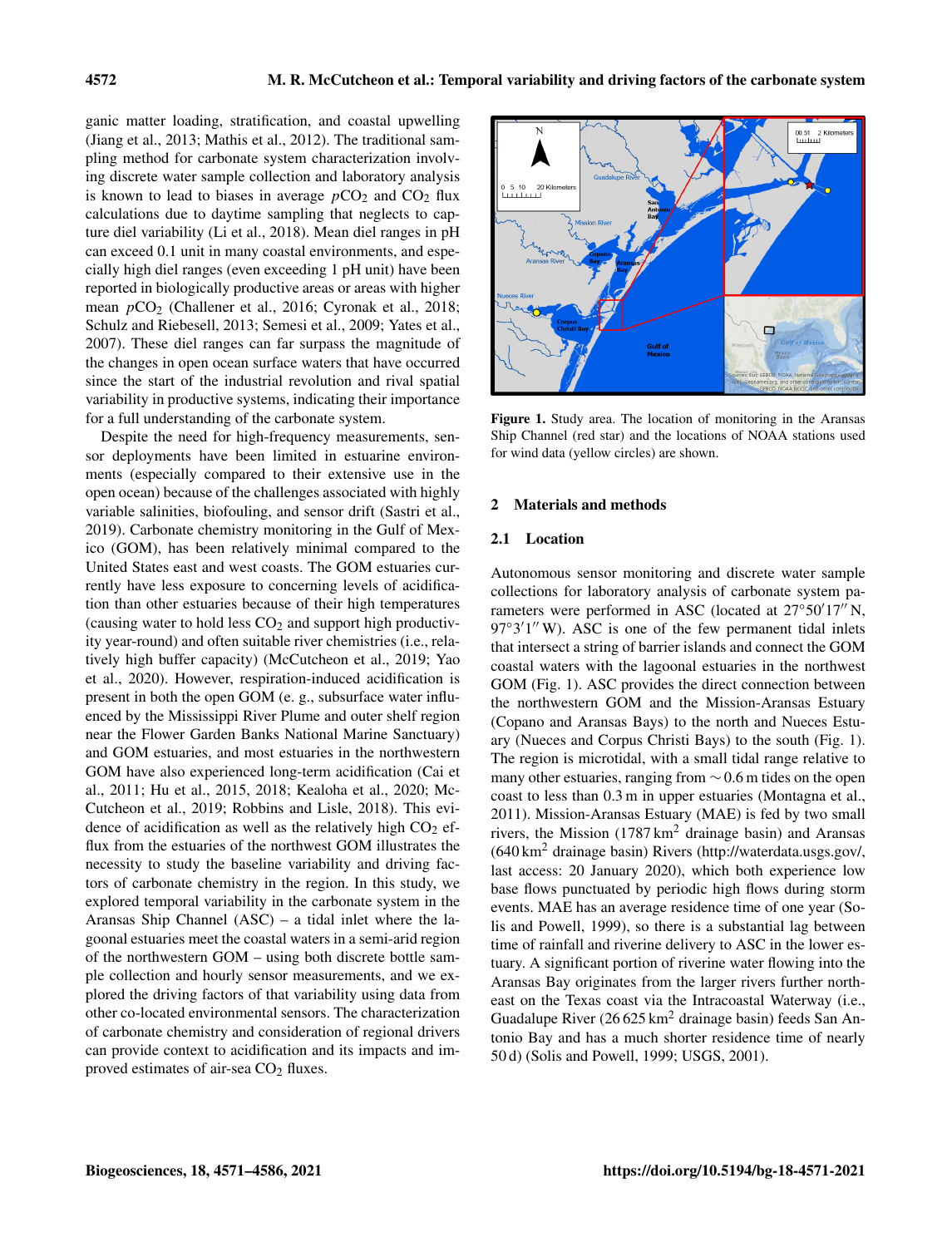Autonomous sensor monitoring (referred to throughout as continuous monitoring) of  $pH$  and  $pCO<sub>2</sub>$  was conducted from 8 November 2016 to 23 August 2017 at the University of Texas Marine Science Institute's research pier in ASC. Hourly pH data were collected using an SAtlantic® SeaFET pH sensor (on a total pH scale) and hourly  $pCO<sub>2</sub>$  data were collected using a Sunburst<sup>®</sup> SAMI-CO<sub>2</sub>. The pH and  $pCO_2$ sensors were placed in a flowthrough system that received surface water from ASC using a time-controlled diaphragm pump prior to each measurement. Hourly temperature and salinity data were measured by a  $YSI<sup>®</sup>$  600OMS V2 sonde. All hourly data were single measurements taken on the hour. The average difference between sensor pH and discrete quality assurance samples measured spectrophotometrically in the lab was used to establish a correction factor  $(-0.05)$ across the entire sensor pH dataset. Note, this correction scheme was not ideal (Bresnahan et al., 2014) although less rigorous correction based on sensor and discrete pH values has also been used (Shadwick et al., 2019). Nevertheless, the overall good agreement between discrete and corresponding sensor pH values during the deployment period suggested that the SeaFET sensor remained stable. It is also worth noting that our monitoring setup remained free from biofouling during the 10-month period. We attribute this to the deployment design in which the high frequency movement of the pumping mechanisms in the diaphragm pump must have eliminated the influence of animal larvae. See Supplement for additional sensor deployment and quality assurance information.

#### 2.3 Discrete sample collection and sample analysis

Long-term monitoring via discrete water sample collection was conducted at ASC from 2 May 2014 to 25 February 2020 (in addition to the discrete, quality assurance sample collections). A single, discrete, surface water sample was collected every two weeks during the summer months and monthly during the winter months from a small vessel at a station near (<20 m from) the sensor deployment. Water sample collection followed standard protocol for ocean carbonate chemistry studies (Dickson et al., 2007). Ground glass borosilicate bottles (250 mL) were filled with surface water and preserved with 100  $\mu$ L saturated mercury chloride (HgCl<sub>2</sub>). Apiezon<sup>®</sup> grease was applied to the bottle stopper, which was then secured to the bottle using a rubber band and a nylon hose clamp.

These samples were used for laboratory dissolved inorganic carbon (DIC) and pH measurements. DIC was measured by injecting 0.5 mL of sample into 1 mL 10 % H<sub>3</sub>PO<sub>4</sub> (balanced by 0.5 M NaCl) with a high-precision Kloehn syringe pump. The  $CO<sub>2</sub>$  gas produced through sample acidification was then stripped using high-purity nitrogen gas and carried into a Li-Cor infrared gas detector. DIC analyses had a precision of 0.1 %. Certified Reference Material (CRM) was used to ensure the accuracy of the analysis (Dickson et al., 2003). For samples with salinity  $>20$ , pH was measured using a spectrophotometric method at  $25 \pm 0.1$  °C (Carter et al., 2003) and the Douglas and Byrne (2017) equation. Analytical precision of the spectrophotometric method for pH measurement was  $\pm 0.0004$  pH units. A calibrated Orion Ross glass pH electrode was used to measure pH at  $25 \pm 0.1$  °C for samples with salinity <20, and analytical precision was  $\pm 0.01$  pH units. All pH values obtained using the potentiometric method were converted to total scale at *in situ* temperature (Millero, 2001). Salinity of the discrete samples was measured using a benchtop salinometer calibrated by MilliQ water and a known salinity CRM. For discrete samples,  $pCO<sub>2</sub>$  was calculated in CO2Sys for Excel using laboratory-measured salinity, DIC, pH, and *in situ* temperature for calculations. Carbonate speciation calculations were done using Millero (2010) carbonic acid dissociation constants  $(K_1 \text{ and } K_2)$ , Dickson (1990) bisulfate dissociation constant, and Uppström (1974) borate concentration.

#### 2.4 Calculation of CO<sub>2</sub> fluxes

Equation (1) was used for air-water  $CO<sub>2</sub>$  flux calculations (Wanninkhof, 1992; Wanninkhof et al., 2009). Positive flux values indicate  $CO<sub>2</sub>$  emission from the water into the atmosphere (the estuary acting as a source of  $CO<sub>2</sub>$ ), and negative flux values indicate  $CO<sub>2</sub>$  uptake by the water (the estuary acting as a sink for  $CO<sub>2</sub>$ ).

$$
F = k K_0 (p CO_{2,w} - p CO_{2,a}),
$$
 (1)

where k is the gas transfer velocity (in  $md^{-1}$ ),  $K_0$  (in mol L<sup>-1</sup> atm<sup>-1</sup>) is the solubility constant of CO<sub>2</sub> (Weiss, 1974), and  $pCO<sub>2,w</sub>$  and  $pCO<sub>2,a</sub>$  are the partial pressure of  $CO<sub>2</sub>$  (in µatm) in the water and air, respectively.

We used the wind speed parameterization for gas transfer velocity (k) from Jiang et al. (2008) converted from cm h<sup>-1</sup> to  $m d^{-1}$ , which is thought to be the best estuarine parameterization at this time (Crosswell et al., 2017), as it is a composite of k over several estuaries. The calculation of k requires a wind speed at 10 m above the surface, so wind speeds measured at 3 m above the surface were converted using the power law wind profile (Hsu, 1994; Yao and Hu, 2017). To assess uncertainty, other parameterizations with direct applications to estuaries in the literature were also used to calculate  $CO<sub>2</sub>$  flux (Raymond and Cole, 2001; Ho et al., 2006). We note that parameterization of  $k$  based on solely wind speed is flawed because several additional parameters can contribute to turbulence including turbidity, bottom-driven turbulence, water-side thermal convection, tidal currents, and fetch (Wanninkhof, 1992; Abril et al., 2009; Ho et al., 2104; Andersson et al., 2017), however it is currently the best option for this system given the limited investigations of  $CO<sub>2</sub>$ flux and contributing factors in estuaries.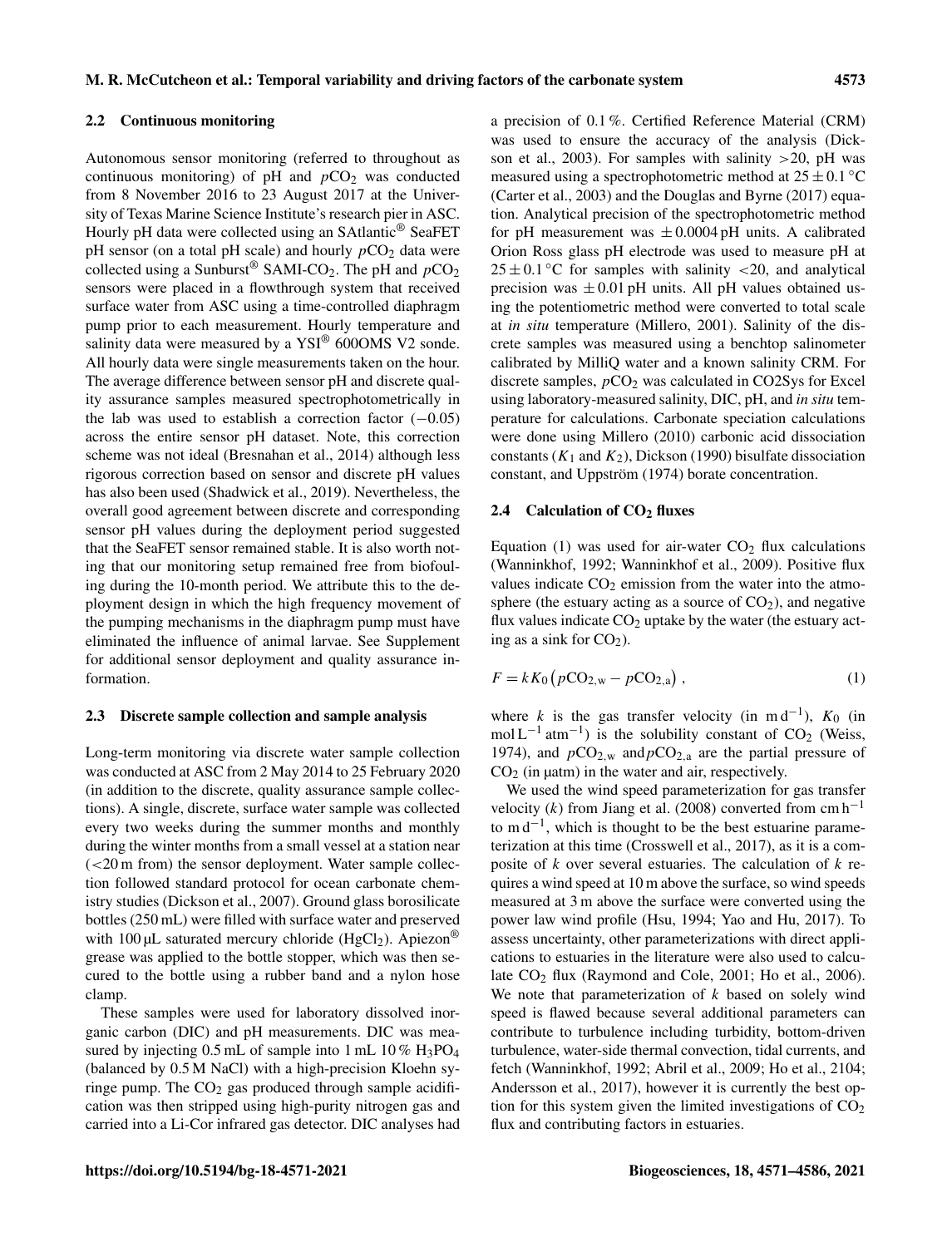Hourly averaged wind speed data for use in  $CO<sub>2</sub>$  flux calculations were retrieved from the NOAA-controlled Texas Coastal Ocean Observation Network (TCOON; [https://](https://tidesandcurrents.noaa.gov/tcoon.html) [tidesandcurrents.noaa.gov/tcoon.html,](https://tidesandcurrents.noaa.gov/tcoon.html) last access: 1 October 2020). Wind speed data from the nearest TCOON station (Port Aransas Station – located directly in ASC, <2 km inshore from our monitoring location) was prioritized when data were available. During periods of missing wind speed data at the Port Aransas Station, wind speed data from TCOON's Aransas Pass Station (<2 km offshore from monitoring location) were next used, and for all subsequent gaps, data from TCOON's Nueces Bay Station (∼ 40 km away) were used (Fig. 1; additional discussion of flux calculation and wind speed data can be found in the Supplement). For flux calculations from continuous monitoring data, each hourly measurement of  $pCO<sub>2</sub>$  was paired with the corresponding hourly averaged wind speed. For flux calculations from discrete sample data, the  $pCO<sub>2</sub>$  calculated for each sampled day was paired with the corresponding daily averaged wind speed (calculated from the retrieved hourly averaged wind speeds).

Monthly mean atmospheric xCO<sub>2</sub> data (later converted to  $pCO<sub>2</sub>$ ) for flux calculations were obtained from NOAA's flask sampling network of the Global Monitoring Division of the Earth System Research Laboratory at the Key Biscayne (FL, USA) station. Global averages of atmospheric xCO<sup>2</sup> were used when Key Biscayne data were unavailable. Each  $pCO<sub>2</sub>$  observation (whether using continuous or discrete data) was paired with the corresponding monthly averaged  $xCO<sub>2</sub>$  for flux calculations. Additional information and justification are available in the Supplement.

## 2.5 Additional data retrieval and data processing to investigate carbonate system variability and controls

All reported annual mean values are seasonally weighted to account for disproportional sampling between seasons. However, reported annual standard deviation is associated with the unweighted, arithmetic mean (Table S1). Temporal variability was investigated in the form of seasonal and diel variability (Tables S1, S2, S3). For seasonal analysis, December to February was considered winter, March to May was considered spring, June to August was considered summer, and September to November was considered fall. It is important to note that the fall season had much fewer continuous sensor observations than other seasons because of the timing of sensor deployment. For diel comparisons, daytime and nighttime variables were defined as 09:00–15:00 local standard time and 21:00–03:00 local standard time, respectively, based on the 6h periods with the highest and lowest photosynthetically active radiation (PAR; data from co-located sensor, obtained from the Mission-Aransas National Estuarine Research Reserve (MANERR) at [https://missionaransas.org/science/download-data,](https://missionaransas.org/science/download-data) last access: 1 October 2020). Diel ranges in parameters were calculated (daily maximum minus daily minimum) and only reported for days with the full 24 h of hourly measurements (176 out of 262 measured days) to ensure that data gaps did not influence the diel ranges (Table S3).

Controls on  $pCO<sub>2</sub>$  from thermal and nonthermal (i.e., combination of physical and biological) processes were investigated following Takahashi et al. (2002) over annual, seasonal, and daily timescales using both continuous and discrete data. Over any given time period, this method uses the ratio of the ranges of temperature-normalized  $pCO<sub>2</sub>$ ( $pCO<sub>2</sub>$ <sub>nt</sub>, Eq. 2) and the mean annual  $pCO<sub>2</sub>$  perturbed by the difference between the mean and observed temperature  $(pCO<sub>2,t</sub>, Eq. 3)$  to calculate the relative influence of nonthermal and thermal effects on  $pCO_2(T/B, Eq. 4)$ . When calculating annual  $T/B$  values with discrete data, only complete years (sampling from January to December) were included (2014 and 2020 were omitted). When calculating daily  $T/B$ values with continuous data, only complete days (24 hourly measurements) were included.

 $pCO_{2, nt} = pCO_{2, obs} \times \exp[\delta \times (T_{mean} - T_{obs})]$  (2)

$$
pCO_{2, t} = pCO_{2, \text{mean}} \times \exp[\delta \times (T_{\text{obs}} - T_{\text{mean}})], \tag{3}
$$

where the value for  $\delta$  (0.0411 °C<sup>-1</sup>), which represents average [∂ ln  $pCO_2/\partial$  temperature] from field observations, was taken directly from Yao and Hu  $(2017)$ ,  $T_{\text{obs}}$  is the observed temperature, and  $T_{\text{mean}}$  is the mean temperature over the investigated time period.

$$
T/B = \frac{\max (pCO_{2,\text{thermal}}) - \min (pCO_{2,\text{thermal}})}{\max (pCO_{2,\text{non thermal}}) - \min (pCO_{2,\text{non thermal}})},
$$
(4)

where a  $T/B$  greater than one indicates that temperature's control on  $pCO<sub>2</sub>$  is greater than the control from nonthermal factors and a  $T/B$  less than one indicates that nonthermal factors' control on  $pCO<sub>2</sub>$  is greater than the control from temperature.

Tidal control on parameters was investigated using our continuous monitoring data and tide level data obtained from NOAA's Aransas Pass Station (the Aransas Pass Station used for wind speed data, <2 km offshore from monitoring location, Fig. 1) at [https://tidesandcurrents.noaa.gov/,](https://tidesandcurrents.noaa.gov/waterlevels.html?id=8775241&name=Aransas,%20Aransas%20Pass&state=TX) last access: 1 October 2020. Hourly measurements of water level were merged with our sensor data by date and hour. Given that there were gaps in available water level measurements (and no measurements prior to 20 December 2016), the usable dataset was reduced from 6088 observations to 5121 observations and fall was omitted from analyses. To examine differences between parameters during high tide and low tide, we defined high tide as a tide level greater than the third quartile tide level value and low tide as a tide level less than the first quartile tide level value.

Other factors that may exert control on the carbonate system were investigated through parameter relationships. In addition to previously discussed tide and wind speed data,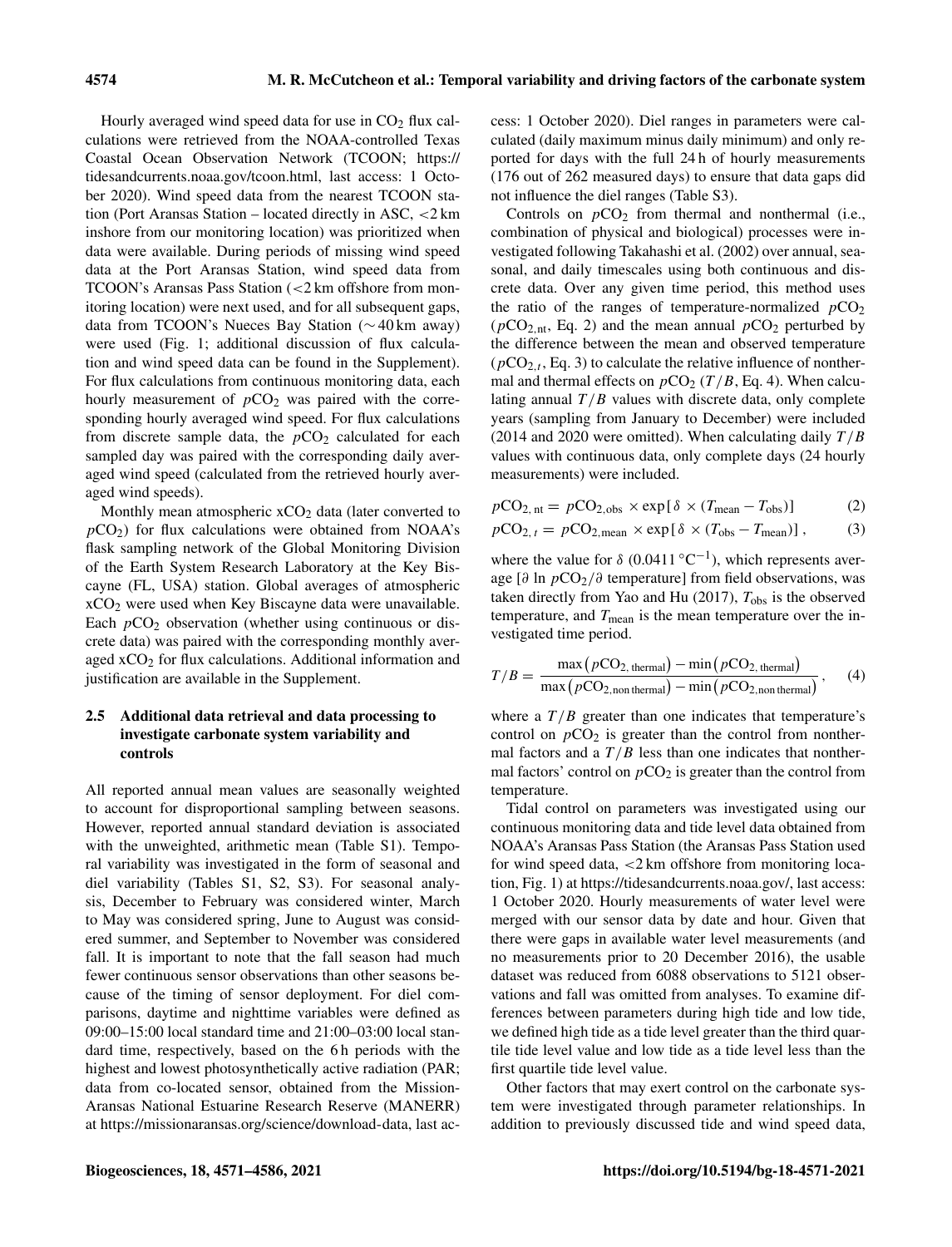we obtained dissolved oxygen (DO), PAR, turbidity, and chlorophyll fluorescence data from MANERR-deployed environmental sensors that were co-located at our monitoring location (obtained from [https://missionaransas.org/science/](https://missionaransas.org/science/download-data) [download-data,](https://missionaransas.org/science/download-data) last access: 1 October 2020). Given that MANERR data are all measured in the bottom water  $(>5 \text{ m})$ while our sensors were measuring surface waters, we excluded observations with significant water column stratification (defined as a salinity difference >3 between surface water and bottom water) from analyses. Omitting stratified water reduced our continuous dataset from 6088 to 5524 observations (removing 260 winter, 133 spring, 51 summer, and 120 fall observations), and omitting observations where there were no MANERR data to determine stratification further reduced the dataset to 4112 observations. Similarly, removing instances of stratification reduced discrete sample data from 104 to 89 surface water observations.

#### 2.6 Statistical analyses

All statistical analyses were performed in R, version 4.0.3 (R Core Team, 2020). To investigate differences between daytime and nighttime parameter values (temperature, salinity, pH,  $pCO<sub>2</sub>$ , and  $CO<sub>2</sub>$  flux) using continuous monitoring data across the full sampling period and within each season, paired t-tests were used, pairing each respective day's daytime and nighttime values (Table S3). We also used loess models (locally weighted polynomial regression) to identify changes in diel patterns over the course of our monitoring period.

Two-way ANOVAs were used to examine differences in parameter means between seasons and between monitoring methods (Table S2). Since there were significant interactions (between season and sampling type factors) in the two-way ANOVAs for each individual parameter (Table S2), differences between seasons were investigated within each monitoring method (one-way ANOVAs) and the differences between monitoring methods were investigated within each season (one-way ANOVAs). For the comparison of monitoring methods, we included both the full discrete sampling data as well as a subset of the discrete sampling data to overlap with the continuous monitoring period (referred to throughout as reduced discrete data or  $D<sub>C</sub>$ ) along with the continuous data. To interpret differences between monitoring methods, a difference in means between the continuous monitoring and discrete monitoring datasets would only indicate that the 10 month period of continuous monitoring was not representative of the 5+ year period in which discrete samples have been collected. However, a difference in means between the continuous data and discrete sample data collected during the continuous monitoring period represents discrepancies between types of monitoring. Post hoc multiple comparisons (between seasons within sampling types and between sampling types within seasons) were conducted using the Westfall adjustment (Westfall, 1997).

Differences in parameters between high tide and low tide conditions were investigated using a two-way ANOVA to model parameters based on tide level and season. In the models for each parameter, there was a significant interaction between tide level and season factors (based on  $\alpha = 0.05$ , results not shown), thus t-tests were used (within each season) to examine differences in parameters between high and low tide conditions. Note that fall was omitted from this analysis because tide data were only available at the location beginning 20 December 2016. Sample sizes were the same for each parameter (High tide – winter: 354, spring: 569, summer: 350; Low tide – winter: 543, spring: 318, summer: 415).

Additionally, to gain insight into carbonate system controls through correlations, we conducted Pearson correlation analyses to examine individual correlations of  $pH$  and  $pCO<sub>2</sub>$ (both continuous and discrete) with other environmental parameters (Table S5).

To better understand overall system variability over different timescales, we used a linear discriminant analysis (LDA), a multivariate statistic that allows dimensional reduction, to determine the linear combination of environmental parameters (individual parameters reduced into linear discriminants, LDs) that allow the best differentiation between day and night as well as between seasons. We included  $pCO<sub>2</sub>$ , pH, temperature, salinity, tide level, wind speed, total PAR, DO, turbidity, and fluorescent chlorophyll in this analysis. All variables were centered and scaled to allow direct comparison of their contribution to the system variability. The magnitude (absolute value) of coefficients of the LDs (Table 1) represents the relative importance of each individual environmental parameter in the best discrimination between day and night and between seasons, i.e., the greater the absolute value of the coefficient, the more information the associated parameter can provide about whether the sample came from day or night (or winter, spring, or summer). Only one LD could be created for the diel variability (since there are only two classes to discriminate between – day and night). Two LDs could be created for the seasonal variability (since there were three classes to discriminate between – fall was omitted because of the lack of tidal data), but we chose to only report the coefficients for LD1 given that LD1 captured 95.64 % of the seasonal variability.

#### 3 Results

## 3.1 Seasonal variability

Both the continuous and discrete data showed substantial seasonal variability for all parameters (Fig. 2, Tables S1 and S2). All discrete sample results reported here are for the entire 5+ years of monitoring; the subset of discrete sample data that overlaps with the continuous monitoring period will only be addressed in the discussion for method comparisons (Sect. 4.1.1). Both continuous and discrete data demonstrate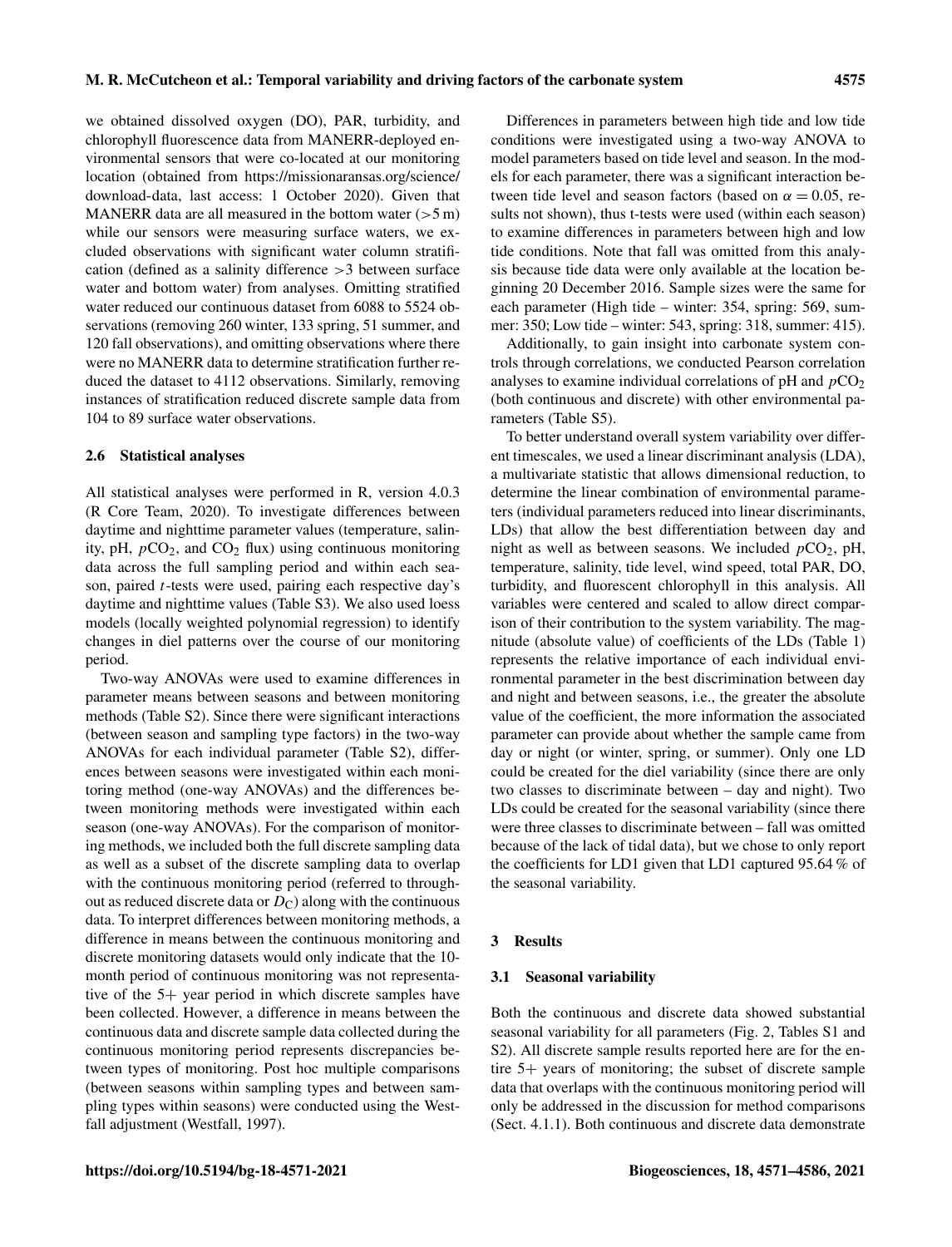

Figure 2. Boxplots of seasonal variability in pH and  $pCO<sub>2</sub>$  using all discrete data, reduced discrete data (to overlap with continuous monitoring, 8 November 2016–23 August 2017), and continuous sensor data.

significant differences in temperature between each season, with the highest temperature in summer and the lowest in winter (Tables S1 and S2). Mean salinity during sampling periods was highest in the summer and lowest in the fall (Table S1). Significant differences in seasonal salinity occurred between all seasons except spring and winter for continuous data, but only summer differed from other seasons based on discrete data (Tables S1 and S2).

Carbonate system parameters also varied seasonally (Fig. 2). For both continuous and discrete data, winter had the highest seasonal pH  $(8.19 \pm 0.08)$  and  $8.162 \pm 0.065$ , respectively) and lowest seasonal  $pCO_2$  (365  $\pm$  44 and  $331 \pm 39$  µatm, respectively), while summer had the lowest seasonal pH  $(8.05 \pm 0.06$  and  $7.975 \pm 0.046$ , respectively) and highest seasonal  $pCO_2$  (463  $\pm$  48 and 511  $\pm$  108 µatm, respectively) (Fig. 2, Table S1). All seasonal differences in  $pH$  and  $pCO<sub>2</sub>$  were significant, except for the discrete data spring versus fall for both parameters (Table S2).

Mean  $CO<sub>2</sub>$  flux differed by season (Fig. 3, Tables S1 and S2). Both continuous and discrete data records resulted in net negative  $CO<sub>2</sub>$  fluxes during fall and winter months, with winter being the most negative. Both methods reported a net positive flux for summer, while spring fluxes were positive according to continuous data and negative according to the 5+ years of discrete data (Fig. 3, Table S1). Annual net  $CO<sub>2</sub>$ fluxes were near zero (Table S1).

Results of the LDA incorporated carbonate system parameters along with additional environmental parameters to get a full picture of system variability over seasonal timescales (Table 1). The most important parameter in system variability that allowed differentiation between seasons was temperature (Table 1, Seasonal LD1), as would be expected with the clear seasonal temperature fluctuations (Fig. S1e). The second most important parameter for seasonal differentiation was chlorophyll, likely indicating clear seasonal phytoplank-



Figure 3.  $CO<sub>2</sub>$  flux calculated over the sampling periods from continuous (a) and discrete (b) data. Gray scale in (a) and (b) denote different seasons. Vertical lines in (b) denote the time period of continuous monitoring. (c) shows the seasonal mean  $CO<sub>2</sub>$  flux. Error bars represent mean  $CO<sub>2</sub>$  flux using Ho (2006) and Raymond and Cole (2001) wind speed parameterizations.

Table 1. Coefficients of linear discriminants (LD) from LDA using continuous sensor data and other environmental parameters. Discriminants for both diel and seasonal variability shown.

|                           | Seasonal | Diel    |
|---------------------------|----------|---------|
|                           | LD1      | LD1     |
| Temperature $(^{\circ}C)$ | $-3.53$  | 0.54    |
| Salinity                  | 0.04     | 0.15    |
| $pCO2$ (uatm)             | $-0.29$  | $-0.16$ |
| pH                        | 0.10     | 0.06    |
| Tide level (m)            | $-0.24$  | 0.10    |
| Wind speed $(ms^{-1})$    | 0.05     | $-0.00$ |
| <b>Total PAR</b>          | $-0.07$  | $-2.29$ |
| $DO(mgL^{-1})$            | 0.09     | $-0.08$ |
| Turbidity                 | 0.15     | $-0.06$ |
| Fluor. chlorophyll        | $-0.40$  | 0.14    |

ton blooms. The carbonate chemistry also played a critical role in seasonal differentiation, as  $pCO<sub>2</sub>$  was the third most important factor (Table 1).

## 3.2 Diel variability

The 10 months of in situ continuous monitoring revealed that there was substantial diel variability in measured parameters (Fig. 4, Table S3). Temperature had a mean diel range of  $1.3 \pm 0.8$  °C (Table S3). Daytime and nighttime tem-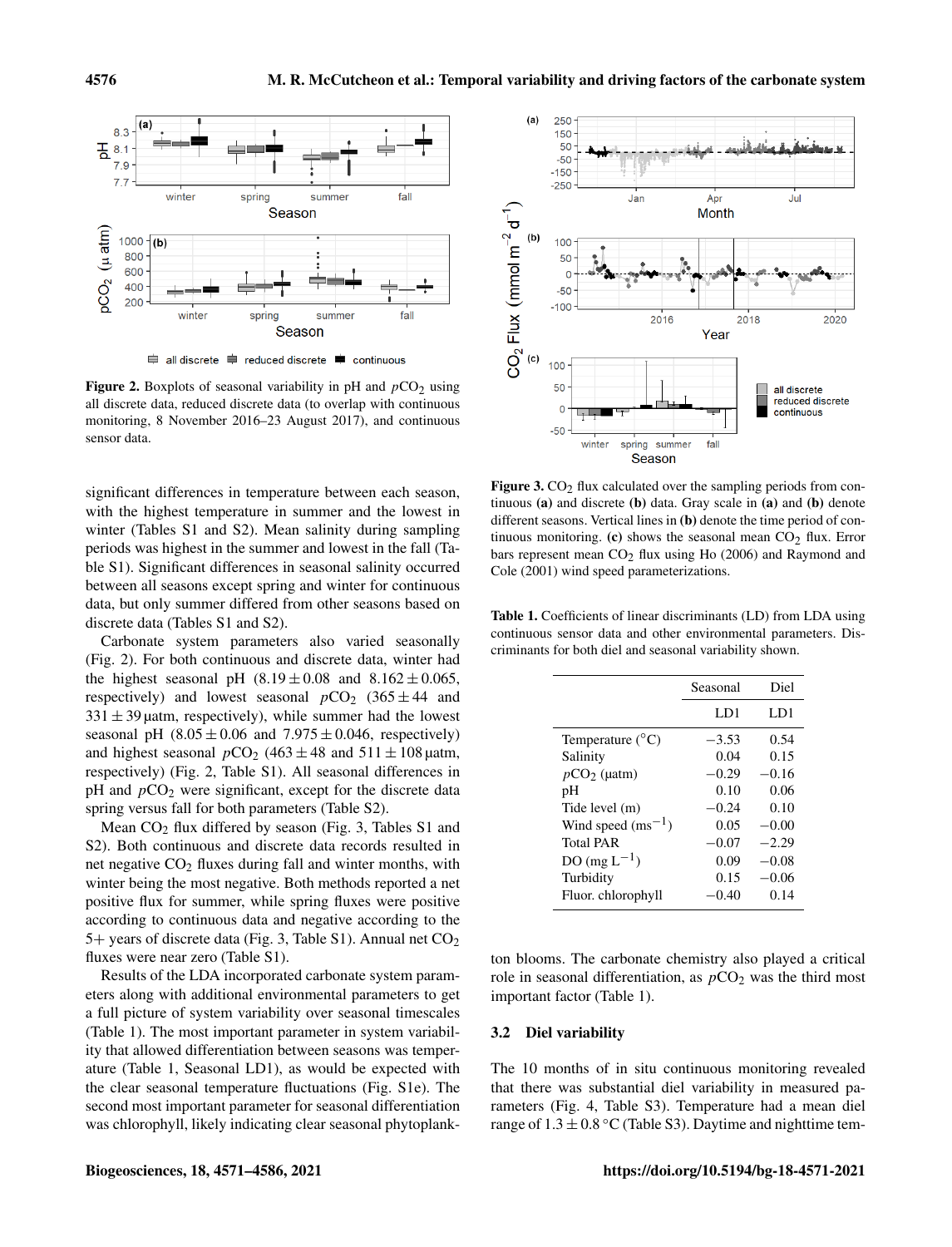

Figure 4. Boxplots of the diel range (maximum minus minimum) and difference in daily parameter mean daytime minus nighttime measurements for pH and  $pCO<sub>2</sub>$  from continuous sensor data.

perature differed significantly during the summer and fall months, with higher temperatures at night for both seasons (Table S3). The mean diel range of salinity was  $3.4 \pm 2.7$ (Table S3). Daytime and nighttime salinity differed significantly during the winter and fall months, with higher salinities at night for both seasons. The mean diel range of pH was  $0.09 \pm 0.05$  (Table S3). Daytime and nighttime pH differed significantly during the winter, summer, and fall, with nighttime pH significantly higher during summer and winter and lower during fall (Fig. 4, Table S3). The mean diel range of  $pCO_2$  was  $58 \pm 33$  µatm (Fig. 4, Table S3). Daytime and nighttime  $pCO<sub>2</sub>$  differed significantly during the winter and summer months, with nighttime  $pCO<sub>2</sub>$  significantly higher during the summer and lower during the winter (Fig. 4, Table S3). No significant difference in daytime and nighttime DO were observed during any season (Fig. 5F; paired t-tests, winter  $p = 0.1573$ , spring  $p = 0.4877$ , summer  $p = 0.794$ ).

Loess models that investigated the evolution of day-night difference in parameters revealed that other environmental parameters, including salinity, temperature, and tide level, also had diel patterns that varied over the duration of our continuous monitoring (Fig. 5).

 $CO<sub>2</sub>$  flux also fluctuated on a daily scale, with a mean diel range of  $34.1 \pm 29.0$  mmol m<sup>-2</sup> d<sup>-1</sup> (Table S3). However, there was not a significant difference in  $CO<sub>2</sub>$  flux of daytime versus nighttime hours for the entire monitoring period or any individual season based on  $\alpha = 0.05$  (paired ttest, Table S3).

Results of the LDA for differentiation between daytime and nighttime conditions revealed that the most important factor was PAR, as would be expected (Table 1, Diel LD1). Temperature was the second most important factor to differentiate between day and night. The carbonate chemistry also played a critical role in day/night differentiation, as  $pCO<sub>2</sub>$ was the third most important parameter, providing more evidence for differentiation between day and night than other parameters that would be expected to vary on a diel timescale (e.g., chlorophyll and DO) (Table 1).

## 3.3 Controlling factors and correlates

The relative influence of thermal and nonthermal factors  $(T/B)$  in controlling  $pCO<sub>2</sub>$  varied over different timescales (Fig. 6, Table S4). Based on continuous data, nonthermal processes generally exerted more control than thermal processes  $(T / B < 1)$  over the entire 5+ years of discrete monitoring, within each season, and over most (167/178) d (Fig. 6, Table S4). Annual  $T/B$  from discrete data ranged from 0.50 to 1.16, with only one of the five sampled years having  $T/B$ greater than one (i.e., more thermal influence; Table S4). While most individual seasons that were sampled experienced stronger nonthermal control on  $pCO_2$  ( $T/B < 1$ ), the only season that never experienced stronger thermal control was summer, with summer  $T/B$  values ranging from 0.21– 0.35 for the 6 sampled years (Table S4).

Tidal fluctuations seemed to have a significant effect on carbonate system parameters (Table 2). Both temperature and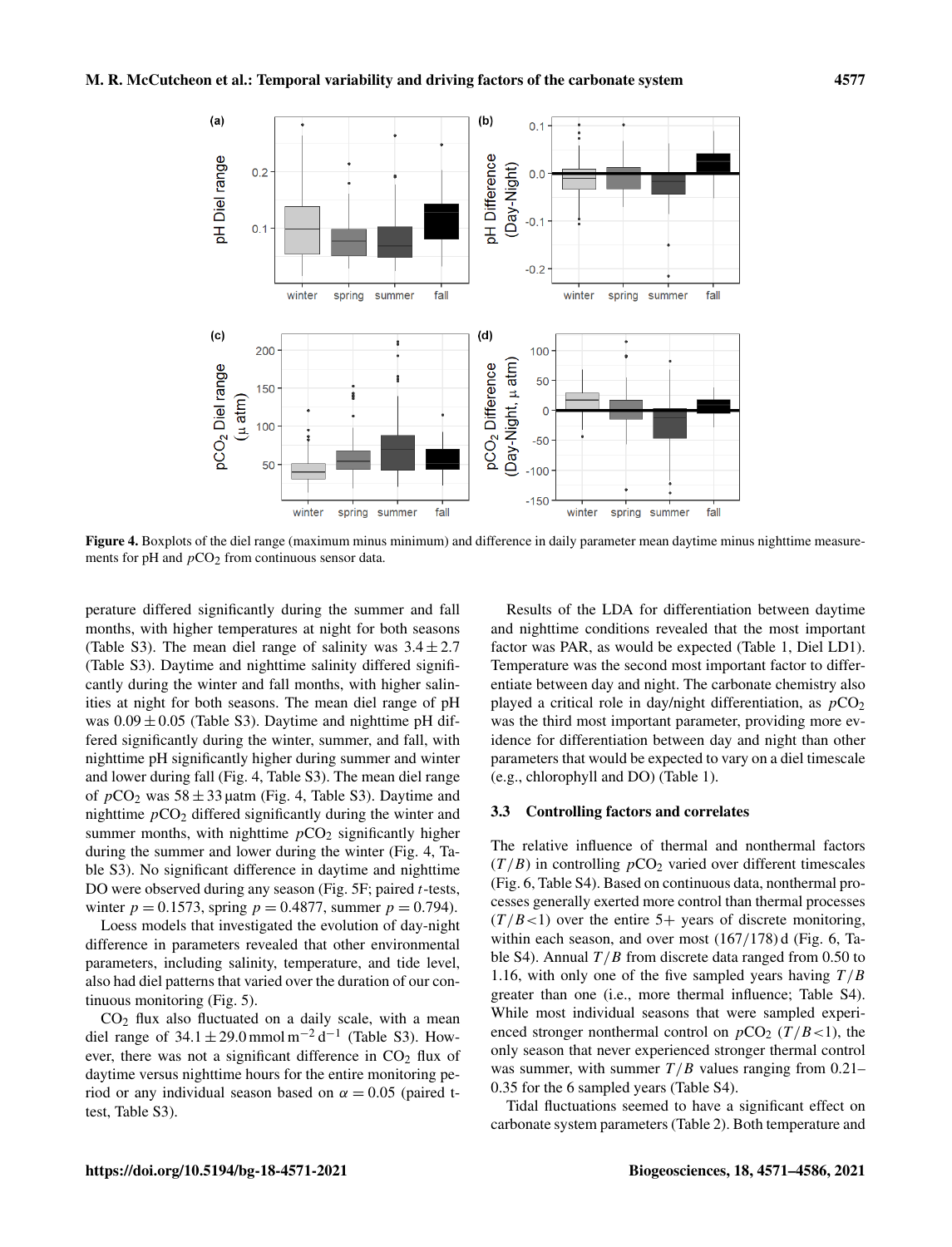

Figure 5. Loess models (red line) and their confidence intervals (gray bands) showing the difference in daily daytime mean minus nighttime mean measurements. The gray scale of the data points represents the four seasons over which data were collected. Data span from 8 November 2016 to 3 August 2017, except for the tide data, which began 20 December 2016.

salinity were higher at low tide during the winter and summer months and higher at high tide during the spring.  $pCO<sub>2</sub>$ was higher during low tide during all seasons. pH was higher during high tide during the winter and summer, but this reversed during the spring, when pH was higher at low tide.  $CO<sub>2</sub>$  flux also varied with tidal fluctuations.  $CO<sub>2</sub>$  flux was higher (more positive or less negative) in the low tide condition for all seasons (though the difference was not significant in spring), i.e., the location was less of a  $CO<sub>2</sub>$  sink during low tide conditions in the winter and more of a  $CO<sub>2</sub>$  source during low tide conditions in the summer.

Mean water level varied between all seasons; mean spring (highest) water levels were on average 0.08 m higher than winter (lowest) water levels (ANOVA  $p < 0.0001$ , fall was not considered because of a lack of water level data). The mean daily tidal range during our continuous monitoring period was  $0.39 \text{ m} \pm 0.13 \text{ m}$ , which did not significantly differ between seasons (ANOVA  $p = 0.739$ ). However, the daynight difference in tide level exhibited a strong seasonality, with spring and summer having higher tide levels during the daytime and winter having higher tide levels during the nighttime (Fig. 5).



Figure 6. Thermal versus nonthermal control on  $pCO<sub>2</sub>$  daily (a), seasonal (b), and annual (c) timescales using both continuous sensor data (daily, from 8 November 2016 to 3 August 2017) and discrete sample data (seasonal and annual, from 2 May 2014–25 February 2020).

There were significant correlations between carbonate system parameters (pH and  $pCO<sub>2</sub>$ ) and many of the other environmental parameters, including wind speed, DO, turbidity, and fluorescent chlorophyll (Fig. 7, Table S5). Both the continuous and discrete sampling types indicate that pH has a significant negative relationship to both temperature and salinity and  $pCO<sub>2</sub>$  has a significant positive relationship to both temperature and salinity (Fig. 7). However, correlations with temperature were stronger for continuous data and correlations with salinity were stronger for discrete data (Table S5). The strongest correlations between continuous carbonate system data and all investigated environmental parameters were with DO (positive correlation with pH and negative correlation with  $pCO_2$ ; Table S5). It is worth noting that there were no observations of hypoxia at our study site during our monitoring, with minimum DO levels of 3.9 and 4.0 mg L−<sup>1</sup> for our continuous monitoring period and our discrete sampling period, respectively.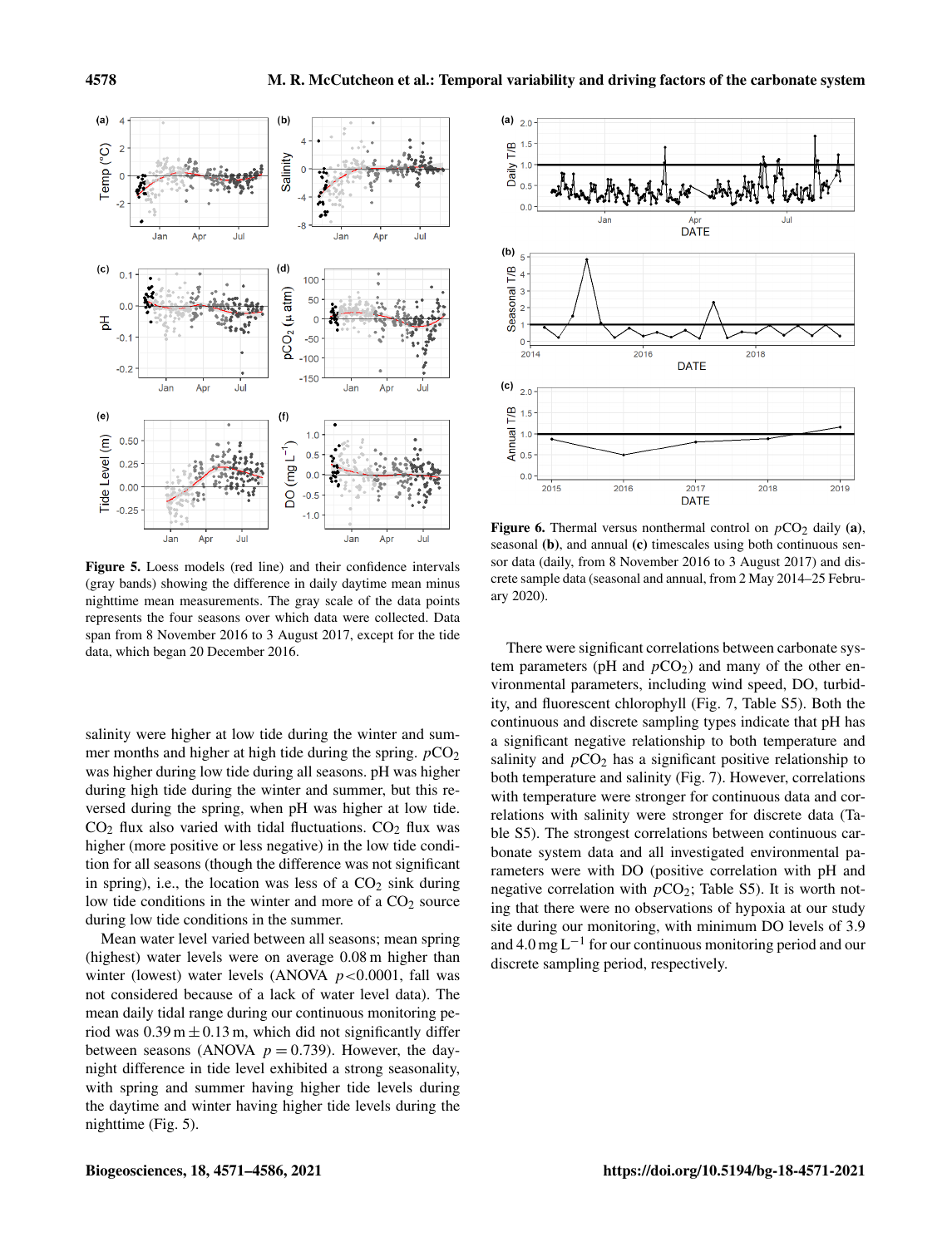| Parameter                                           | Season | High tide mean   | Low tide mean    | Difference        |
|-----------------------------------------------------|--------|------------------|------------------|-------------------|
|                                                     |        |                  |                  | between tide      |
|                                                     |        |                  |                  | levels, $t$ -test |
|                                                     |        |                  |                  | $p$ -value        |
| Temperature $(^{\circ}C)$                           | Winter | $16.7 \pm 1.7$   | $17.6 \pm 2.0$   | < 0.0001          |
|                                                     | Spring | $24.4 \pm 2.7$   | $23.6 \pm 2.7$   | < 0.0001          |
|                                                     | Summer | $29.3 \pm 0.5$   | $30.1 \pm 0.7$   | < 0.0001          |
| Salinity                                            | Winter | $30.2 \pm 2.5$   | $31.3 \pm 2.9$   | < 0.0001          |
|                                                     | Spring | $30.4 \pm 1.9$   | $30.0 \pm 2.7$   | 0.0071            |
|                                                     | Summer | $30.5 \pm 2.4$   | $34.5 \pm 3.0$   | < 0.0001          |
| pH                                                  | Winter | $8.20 \pm 0.08$  | $8.15 \pm 0.06$  | < 0.0001          |
|                                                     | Spring | $8.07 \pm 0.09$  | $8.10 \pm 0.07$  | < 0.0001          |
|                                                     | Summer | $8.08 \pm 0.04$  | $8.04 \pm 0.06$  | < 0.0001          |
| $pCO2$ (µatm)                                       | Winter | $331 \pm 40$     | $378 \pm 42$     | < 0.0001          |
|                                                     | Spring | $435 \pm 33$     | $443 \pm 50$     | 0.0154            |
|                                                     | Summer | $419 \pm 30$     | $482 \pm 48$     | < 0.0001          |
| $CO_2$ Flux (mmol m <sup>-2</sup> d <sup>-1</sup> ) | Winter | $-33.0 \pm 38.1$ | $-11.7 \pm 21.8$ | < 0.0001          |
|                                                     | Spring | $7.4 \pm 14.0$   | $8.7 \pm 14.8$   | 0.2248            |
|                                                     | Summer | $1.8 \pm 6.3$    | $16.0 \pm 14.5$  | < 0.0001          |
|                                                     |        |                  |                  |                   |
| (a)                                                 | (b)    |                  | (c)              |                   |
| 8.4<br>8.4<br>$8.3 -$                               |        |                  |                  |                   |
|                                                     |        |                  | 8.1              |                   |



Figure 7. Correlations of pH and  $pCO_2$  with temperature, salinity, and DO from continuous sensor data (gray) and all discrete data (black).

#### 4 Discussion

## 4.1 Comparing continuous monitoring and discrete sampling: representative sampling in a temporally variable environment

Discrete water sample collection and analysis is the most common method that has been employed to attempt to understand the carbonate system of estuaries. However, it is difficult to know if these samples are representative of the spatial and temporal variability in carbonate system parameters. While this time series study cannot conclude whether our broader sampling efforts in the MAE are representative of the spatial variability in the estuary, it can investigate how representative our bimonthly to monthly sampling is of the more high-frequency temporal variability that ASC experiences.

There were several instances where seasonal parameter means significantly differed between the 10-month continuous monitoring period and the 5+ year discrete sampling period (Table S2,  $C \neq D$  or  $D_C \neq D$ ) including temperature in the summer and fall, salinity in the spring, pH in the summer and fall, and  $pCO<sub>2</sub>$  in winter, spring, and summer. While clear seasonal variability was demonstrated for most parameters (using both continuous and discrete data for the entire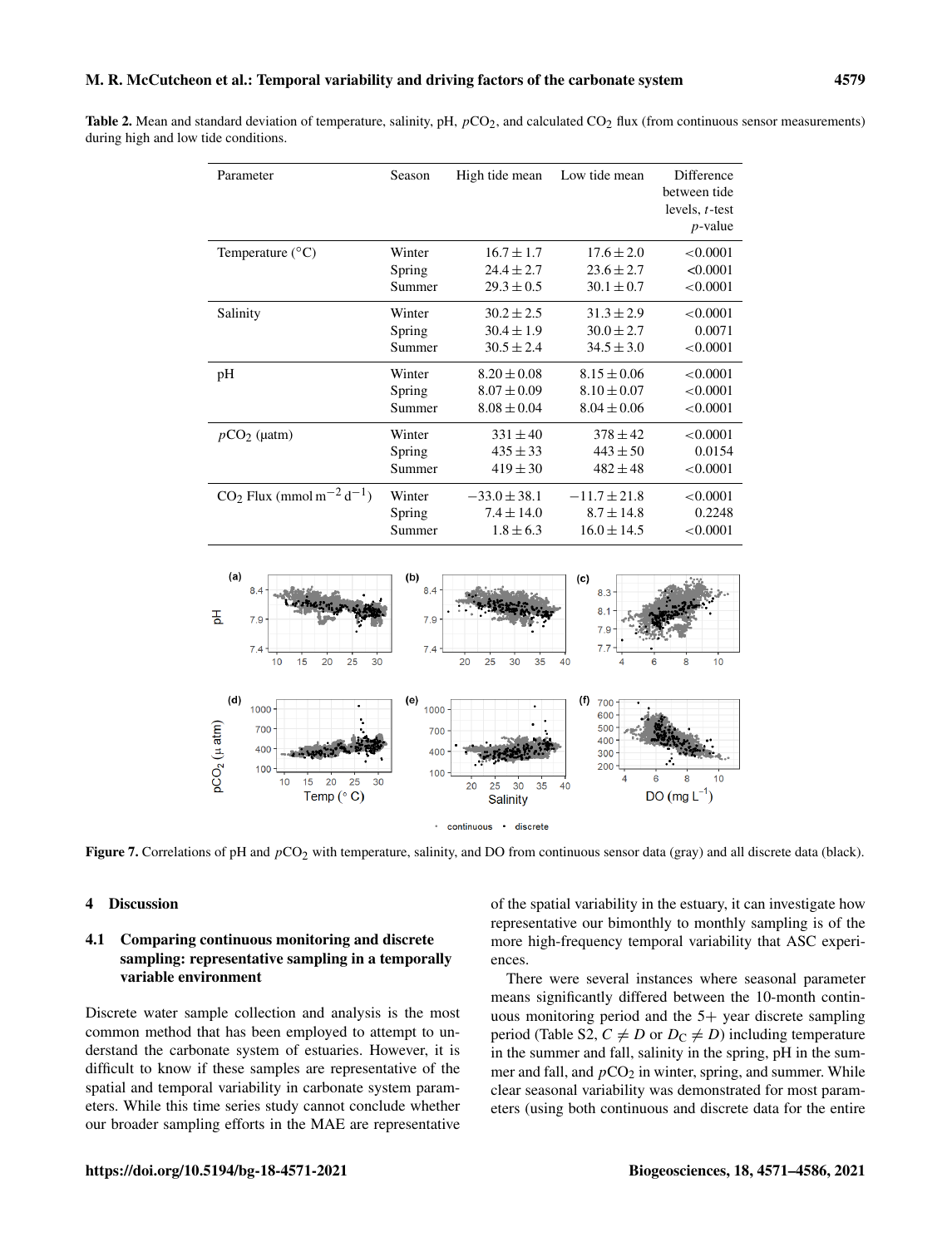period), these differences between the 10-month continuous monitoring period and our  $5+$  year monitoring period illustrate that there is also interannual variability in the system. Therefore, short periods of monitoring are unable to fully capture current baseline conditions.

During the continuous monitoring period (2016–2017), we found no significant difference between sampling methods in the seasonal mean temperature, salinity, or  $pCO<sub>2</sub>$ . The two sampling methods also resulted in the same mean pH for all seasons except for summer, when the sensor data recorded a higher mean pH than discrete samples (Tables S1 and S2). During this case, we can conclude that discrete monitoring did not accurately represent the system variability that was able to be captured by the sensor monitoring. However, given that most seasons did not show differences in pH or  $pCO<sub>2</sub>$ between sampling methods, the descriptive statistics associated with the discrete monitoring did a fair job of representing system means. This is evidence that long-term discrete monitoring efforts, which are much more widespread in estuarine systems than sensor deployments, can be generally representative of the system despite known temporal variability on shorter timescales. However, further study would be needed to determine if this applies throughout the system, as the upper estuary generally experiences greater variability.

Understanding the relationships of pH and  $pCO<sub>2</sub>$  to temperature and salinity is important in a system (Fig. 7). Based on the results of an Analysis of Covariance (ANCOVA), the relationship (slope) of pH to both temperature and salinity and of  $pCO<sub>2</sub>$  to salinity were not significantly different between types of monitoring (considering the sensor deployment period only), supporting the effectiveness of long-term discrete monitoring programs when sensors are unable to be deployed. However, ANCOVA did reveal that the relationship of  $pCO<sub>2</sub>$  to temperature is significantly different (method : temp  $p = 0.0062$ ) between monitoring methods.

The high temporal resolution of sensor data is presumably better for estimating  $CO<sub>2</sub>$  flux at a given location than discrete sampling. Previous studies have pointed out that discrete sampling methods, which generally involve only daytime sampling, do not adequately capture the diel variability in the carbonate system and may therefore lead to biased  $CO<sub>2</sub>$ fluxes (Crosswell et al., 2017; Liu et al., 2016). However, we found no significant difference (within any season) between  $CO<sub>2</sub>$  flux values calculated with hourly sensor data versus single, discrete samples collected monthly to twice monthly (Table S2, Fig. 3). Calculated  $CO<sub>2</sub>$  fluxes also did not significantly differ between day and night during any season, despite some differences in  $pCO<sub>2</sub>$  (Table S3), likely due to the large error associated with the calculation of  $CO<sub>2</sub>$  flux (Table S1, Fig. 3) which will be further discussed below. Therefore, the expected underestimation of  $CO<sub>2</sub>$  flux based on diel variability of  $pCO<sub>2</sub>$  was not encountered at our study site, validating the use of discrete samples for quantification of  $CO<sub>2</sub>$  fluxes (until methods with less associated error are available). Even given less error in calculated flux, estimated

fluxes would likely not differ between methods on an annual scale (as  $pCO_2$  did not), but  $CO_2$  fluxes may differ on a seasonal scale since the differences between daytime and nighttime  $pCO<sub>2</sub>$  were not consistent across seasons (Table S3, Fig. 4).

There are many factors contributing to error associated with  $CO<sub>2</sub>$  flux. There is still large error associated with estimates of estuarine  $CO<sub>2</sub>$  flux because turbulent mixing is difficult to model and turbulence is the main control on  $CO<sub>2</sub>$ gas transfer velocity,  $k$ , in shallow water environments. Thus, our wind speed parameterization of  $k$  is imperfect and likely the greatest source of error (Borges and Abril, 2011; Van Dam et al., 2019). Other notable sources of error include the data treatment. For example, we chose to seasonally weight the individual calculated flux values in the calculation of annual flux to account for differences in sampling frequency between seasons. From continuous data, the weighted average flux was  $0.2$  mmol m<sup>-2</sup> d<sup>-1</sup>, although choosing not to seasonally weight and simply look at the arithmetic mean of fluxes calculated directly from sampling dates would have resulted in an annual CO<sub>2</sub> flux of  $-0.7$  mmol m<sup>-2</sup> d<sup>-1</sup> for the same period. Similarly, the weighted average flux from all 5+ years of discrete data was  $-0.9$  mmol m<sup>-2</sup> d<sup>-1</sup>, but the arithmetic mean of fluxes would have resulted in an annual CO<sub>2</sub> flux of 0.2 mmol m<sup>-2</sup> d<sup>-1</sup> for the same period. Another source of error that could be associated with the calculation of flux from the discrete data is the way in which wind speed data are aggregated to be used in the wind speed parameterization. We decided to use daily averages of the wind speed for calculations. Using the wind speed measured for the closest time to our sampling time or the monthly averaged wind speed may have resulted in very different flux values.

# 4.2 Factors controlling temporal variability in carbonate system parameters

Our study site had a relatively small range of pH and  $pCO<sub>2</sub>$ on both diel and seasonal scales compared to other coastal regions (Challener et al., 2016; Yates et al., 2007). This small variability is likely tied to a combination of the subtropical setting (small temperature variability), the lower estuary position of our monitoring (further removed from the already small freshwater influence), little ocean upwelling influence, and the system's relatively high buffer capacity that results from the high alkalinity of the freshwater endmembers (Yao et al., 2020). Just as the extent of hypoxia-induced acidification was relatively low in Corpus Christi Bay because of the bay's high buffer capacity (McCutcheon et al., 2019), the extent of pH fluctuation resulting from all controlling factors at ASC would also be modulated by the region's high intrinsic buffer capacity.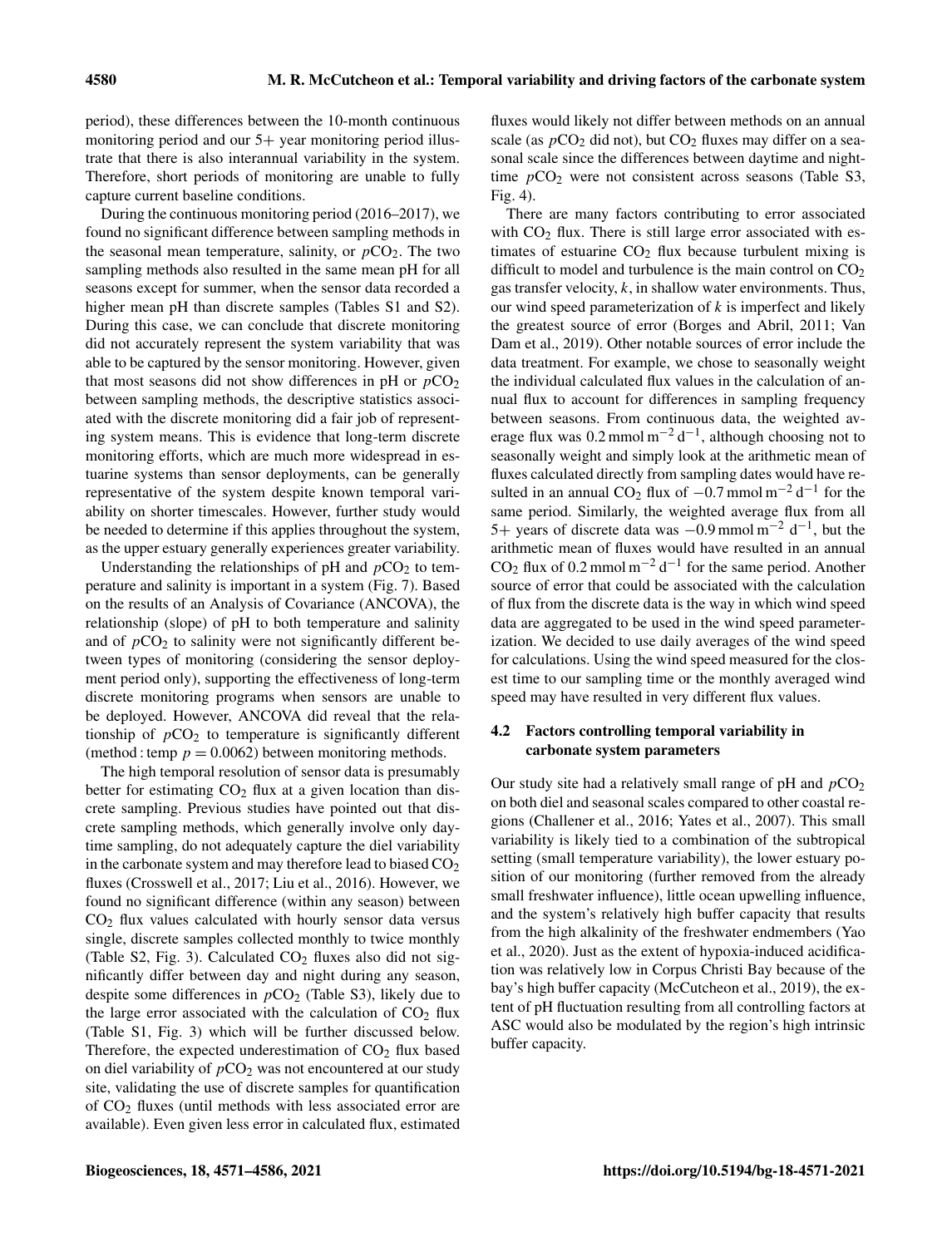## 4.2.1 Thermal and biological controls on carbonate chemistry

We demonstrated that both temperature and nonthermal processes exert control on  $pCO<sub>2</sub>$ , but nonthermal control generally surpasses thermal control in ASC over multiple timescales (Fig. 6, Table S4,  $T/B < 1$ ). The magnitude of  $pCO<sub>2</sub>$  variation attributed to nonthermal processes varied greatly (i.e.,  $\Delta p \text{CO}_{2,nt}$  had large standard deviations, Table S4). For example, during the year of strongest nonthermal control (2016),  $\Delta p \text{CO}_{2,\text{nt}}$  was 534 µatm versus  $\Delta p \text{CO}_{2,\text{nt}}$ of 209 µatm in the year of weakest thermal control (2019). Conversely, the magnitude of  $pCO<sub>2</sub>$  variation attributed to temperature was consistent across timescales. For example, during the year of strongest thermal control (2015),  $\Delta p \text{CO}_{2,t}$  was 276 µatm versus  $\Delta p \text{CO}_{2,t}$  of 242 µatm in the year of weakest thermal control (2017). Spring and fall seasons, which experienced the greatest temperature swings (Table S1), had greater relative temperature control exerted on  $pCO<sub>2</sub>$  out of all seasons (Fig. 6, Table S4). The difference in  $T/B$  between sampling methods is relatively small over the 10-month sensor deployment period, but it is worth noting that  $T/B$  did not align over shorter seasonal timescales sampling methods (Fig. 6, Table S4). Continuous monitoring demonstrated a greater magnitude of fluctuation resulting from both temperature and nonthermal processes (i.e., greater  $\Delta p \text{CO}_{2,t}$  and  $\Delta p \text{CO}_{2,nt}$ ), indicating that the extremes are generally not captured by discrete, daytime sampling, and sensor data would provide a better understanding of system controls.

The greater influence of nonthermal controls that we report conflicts with Yao and Hu (2017), who found that ASC was primarily thermally controlled  $(T/B \ 1.53-1.79)$  from May 2014 to April 2015. Yao and Hu (2017) also found that locations in the upper estuary experienced lower  $T/B$  during flooding conditions than drought conditions. Although the opposite was found at ASC, it is likely that the high  $T/B$ calculated at ASC by Yao and Hu (2017) was still a result of the drought condition due to the long residence time of the estuary. Since 2015, there has not been another significant drought in the system, so it seems that nonthermal controls on  $pCO<sub>2</sub>$  are more important at this location under normal freshwater inflow conditions.

Significantly warmer water temperatures were observed during the nighttime in both summer and fall (Fig. 5), indicating that temperature could exert a slight control on the carbonate system over a diel timescale. We note that significant differences in day and night temperature within seasons do not indicate that diel differences were observed on all days within the season, as large standard deviations in both daytime and nighttime values result in considerable overlap. More substantial temperature swings between seasons would result in more temperature control over a seasonal timescale. ASC seems to have less thermal control of the carbonate system than offshore GOM waters, as temperature had substantially higher explanatory value for  $pH$  and  $pCO<sub>2</sub>$ based on simple linear regressions in offshore GOM waters  $(R<sup>2</sup> = 0.81$  and 0.78, respectively, Hu et al., 2018) than at ASC ( $R^2 = 0.30$  and 0.52, respectively, for sensor data and  $R<sup>2</sup> = 0.38$  and 0.25, respectively, for discrete data).

Though annual average  $pCO_2$  (and  $CO_2$  flux) are higher in the upper MAE and lower offshore than at our study site, the same seasonal patterns that we observed (i.e., elevated  $pCO<sub>2</sub>$ ) and positive  $CO<sub>2</sub>$  flux in the summer and depressed  $pCO<sub>2</sub>$ and negative  $CO<sub>2</sub>$  flux during the winter, Table S1, Fig. S1) has also been observed throughout the entire MAE and the open Gulf of Mexico (Hu et al., 2018; Yao and Hu, 2017). These seasonal patterns correspond with both the directional response of the system to temperature and the net community metabolism response to changing temperature, i.e., elevated respiration in the summer months (Caffrey, 2004). Despite there being no observations of hypoxia, there was a strong relationship between the carbonate system parameters and DO (Fig. 7, Table S5), suggesting that net ecosystem metabolism may exert an important control on the carbonate system on seasonal timescales. The lack of day-night difference in DO (Fig. 5f) despite the significant day-night difference in both pH and  $pCO<sub>2</sub>$  suggests that net community metabolism is likely not a strong controlling factor on diel timescales. Biological control likely becomes more important over seasonal timescales.

#### 4.2.2 Tidal control on carbonate chemistry

While the tidal range in the northwestern GOM is relatively small (1.30 m over our 10-month continuous monitoring period), the tidal inlet location of our study site results in proportionally more "coastal water" during high tide and proportionally more "estuarine water" during low tide. The carbonate chemistry signal of these different water masses was seen in the differences between high tide and low tide conditions at ASC (i.e., high tide having lower  $pCO<sub>2</sub>$  because coastal waters are less heterotrophic than estuarine waters, Table 2). Consequently, the relative importance of thermal versus nonthermal controls may be modulated by tide level. We calculated the thermal and nonthermal  $pCO<sub>2</sub>$  terms separately during high tide and low tide periods and found that nonthermal control is more important during low tide conditions (within each season  $T/B$  is  $0.10 \pm 0.07$  lower during the low tide than high tide). This is likely because low tide has proportionally more "estuarine water" at the location and because there is less volume of water for the end products of biological processes to accumulate. The difference in  $T/B$ between high tide and low tide conditions was greatest in the spring, likely due to a combination of elevated spring-time productivity and larger tidal ranges in the spring.

The GOM is one of the few places in the world that experiences diurnal tides (Seim et al., 1987; Thurman, 1994), so theoretically, the fluctuations in  $pCO<sub>2</sub>$  associated with tides may align to either amplify or reduce/reverse the fluc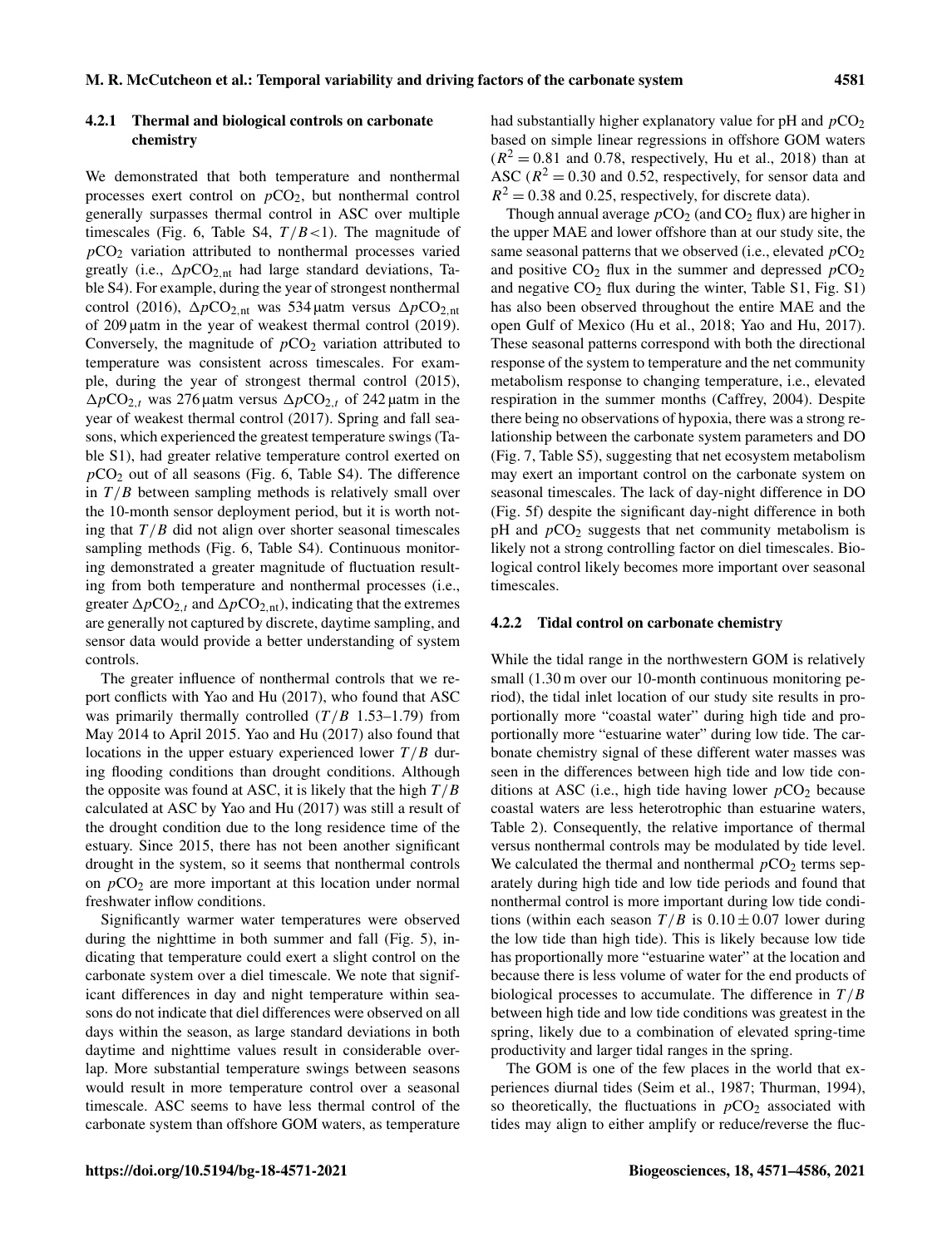tuations that would result from diel variability in net community metabolism. Based on diel tidal fluctuations at this site (i.e., higher tides during the day in the spring and summer and higher tides at night during the winter, Fig. 5e) and the higher  $pCO<sub>2</sub>$  associated with low tide (Table 2), tidal control should amplify the biological signal (nighttime  $pCO_2$  daytime  $pCO_2$ ) during spring and summer and reduce or reverse the biological signal during the winter. This tidal control can explain the diel variability present in our  $pCO<sub>2</sub>$  data, which showed the full reversal of the expected biological signal in the winter (Fig. 5c, Table S3, nighttime  $pCO_2$  < daytime  $pCO_2$ ), i.e., the higher nighttime tides in winter brought in enough low  $CO<sub>2</sub>$  water from offshore to fully offset any nighttime buildup of  $CO<sub>2</sub>$  from the lack of photosynthesis. However, we note that the expected diel, biological control was likely minimal since daytime DO was not consistently higher than nighttime DO (Fig. 5f). The same seasonal pattern diel tide fluctuations were exhibited from 20 December 2016 (when the tide data is first available) through the rest of our discrete monitoring period (25 February 2020), indicating that tidal control on diel variability of carbonate system parameters was likely consistent throughout this 3+ year period. The diel variability in pH did not mirror  $pCO_2$  as would be expected (Fig. 5). The relationship between pH and tide level more closely mirrored the relationships of salinity and temperature to tide level (versus  $pCO<sub>2</sub>$ ) relationship to tide level; Table 2), indicating that controlling factors of the carbonate system may not be exerted equally on both pH and  $pCO<sub>2</sub>$  over different timescales.

# 4.2.3 Salinity and freshwater inflow controls on carbonate chemistry

Previous studies have indicated that freshwater inflow may exert a primary control on the carbonate system in the estuaries of the northwestern GOM (Hu et al., 2015; Yao et al., 2020; Yao and Hu, 2017). Though the river water still has elevated  $pCO<sub>2</sub>$  and depressed pH compared to the seawater endmember, the high riverine alkalinity (often higher than the seawater endmember) in the region results in relatively wellbuffered estuarine conditions in MAE (Yao and Hu, 2017). Carbonate system variability is much lower at ASC than it is in the more upper reaches of MAE, likely due to the lesser influence of freshwater inflow and its associated changes in biological activity at ASC (Yao and Hu, 2017). Given the location of our sampling in the lower portion of the estuary and the long residence time in the system, we did not directly address river discharge as a controlling factor, but the influence of freshwater inflow may be evident in the response of the system to changes in salinity. Fluctuating salinity at ASC may also result from direct precipitation, stratification, and tidal fluctuations; however, the low  $R^2$  (0.02) associated with a simple linear regression between tide level and salinity ( $p < 0.0001$ ) indicates that salinity fluctuations are more indicative of nontidal factors. Salinity data from both sensor and discrete monitoring were strongly correlated with both  $pH$  and  $pCO<sub>2</sub>$ , with correlation coefficients nearing (continuous) or surpassing (discrete) that of the correlations with temperature (Fig. 7; Table S5). Periods of lower salinity had higher pH and lower  $pCO<sub>2</sub>$ , likely due to enhanced freshwater influence and subsequent elevated primary productivity at the study site.

## 4.2.4 Wind speed and  $CO<sub>2</sub>$  inventory

We investigated wind speed as a possible control on the carbonate system to gain insight into the effect of wind-driven  $CO<sub>2</sub>$  fluxes on the inventory of  $CO<sub>2</sub>$  in the water column (and subsequent impacts to the entire carbonate system). The Texas coast has relatively high wind speeds, with the mean wind speed observed during our continuous monitoring period being 5.8 m s−<sup>1</sup> . While this results in relatively high calculated  $CO<sub>2</sub>$  fluxes (Fig. 3), the seasonal relationship between  $pCO<sub>2</sub>$  and wind speed does not support a change in inventory with higher winds. Since spring and summer both have a mean estuarine  $pCO<sub>2</sub>$  greater than atmospheric levels (and positive  $CO<sub>2</sub>$  flux, Table S1), a negative relationship between wind speed and  $pCO<sub>2</sub>$  would be necessary to support this hypothesis, but winter, spring, and fall all experience increases in  $pCO<sub>2</sub>$  with increasing wind based on simple linear regression.

## 4.3 Carbonate chemistry as a component of overall system variability

Estuaries and coastal areas are dynamic systems with human influence, riverine influence, and influence from an array of biogeochemical processes, resulting in highly variable environmental conditions. Based on a LDA used to assess overall system variability using a suite of environmental parameters compiled at a single location, we can conclude that carbonate chemistry parameters are among the most important of variants on both daily and seasonal timescales in this coastal setting. Of the two carbonate system components that we incorporated (pH and  $pCO<sub>2</sub>$ ),  $pCO<sub>2</sub>$  was the most critical in discriminating along diel or seasonal scales despite similar seasonal differences that were identified by ANOVA (Table S2) and more seasons with significant diel differences in pH (Table S3). pH seemed to be a larger component of overall system variability on a seasonal time scale (compared to the very small contribution seen on a diel scale, Table 1). Given that seasonal and diel variability in carbonate chemistry at this location is relatively small compared to other coastal areas that are in the literature, the high contribution of carbonate chemistry to the overall system variability that we detected is likely to be present at other coastal locations around the world.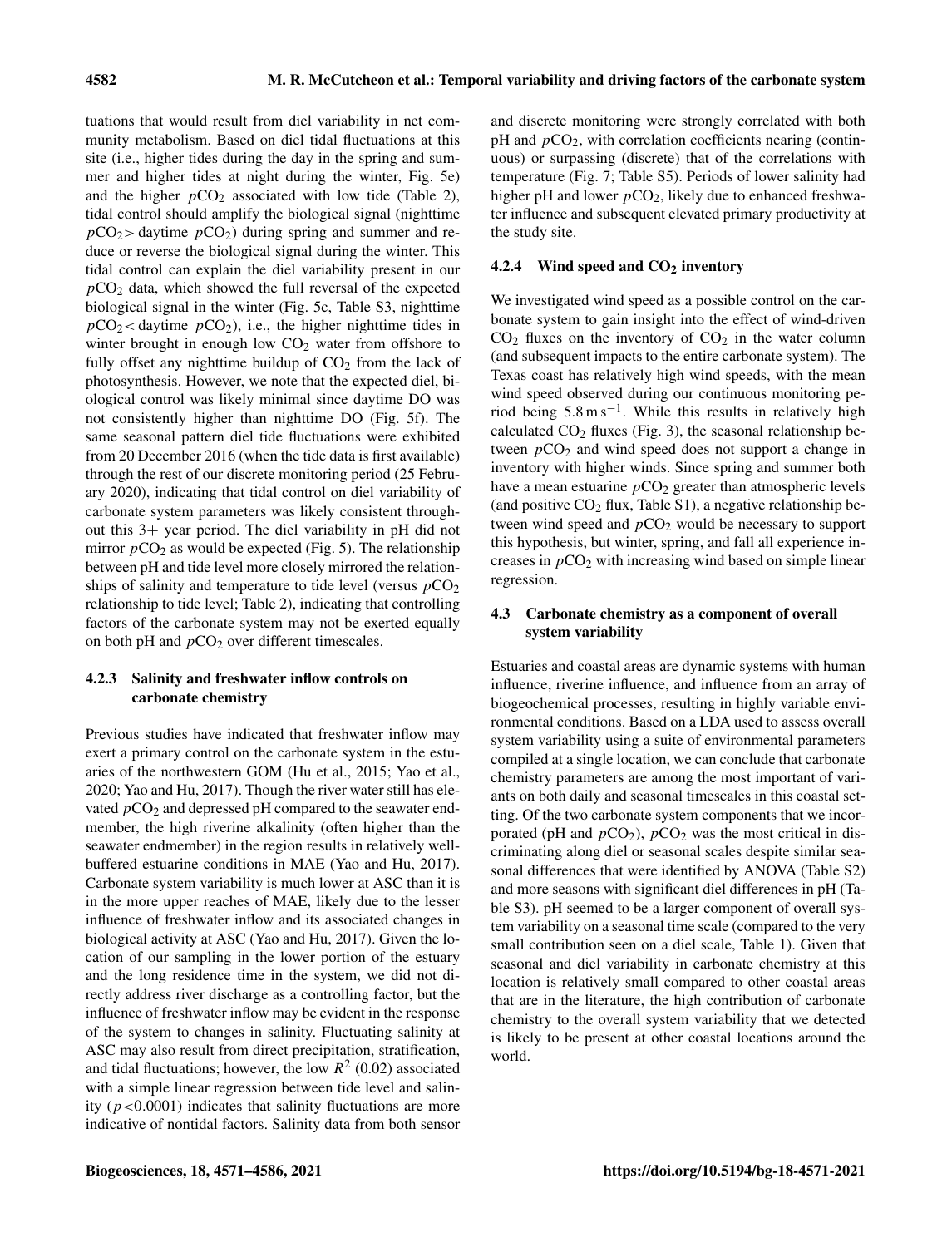#### 5 Conclusions

We monitored carbonate chemistry parameters (pH and  $pCO<sub>2</sub>$ ) using both sensor deployments (10 months) and discrete sample collection (5+ years) at the Aransas Ship Channel, TX, to characterize temporal variability. Significant seasonal variability and diel variability in carbonate system parameters were both present at the location. Diel fluctuations were smaller than many other areas previously studied. The difference between daytime and nighttime values of carbonate system parameters varied between seasons, occasionally reversing the expected diel variability due to biological processes. Tide level (despite the small tidal range), temperature, freshwater influence, and biological activity all seem to exert important controls on the carbonate system at the location. The relative importance of the different controls varied with timescale, and controls were not always exerted equally on both pH and  $pCO<sub>2</sub>$ . Carbonate chemistry (particularly  $pCO<sub>2</sub>$ ) was among the most important environmental parameters of overall system variability for distinguishing between both diel and seasonal environmental conditions.

Despite known temporal variability on shorter timescales, discrete sampling was generally representative of the average carbonate system on a seasonal and annual basis based on comparison with our sensor data. Discrete data captured interannual variability, which could not be captured by shorterterm continuous sensor data. Additionally, there was no difference in  $CO<sub>2</sub>$  flux between sampling types. All of these findings support the validity of discrete sample collection for carbonate system characterization at this location.

This is one of the first studies investigating high-temporal frequency data from deployed sensors that measure carbonate system parameters in an estuary-influenced environment. Long-term, effective deployments of these monitoring tools could greatly improve our understanding of estuarine systems. This study's detailed investigation of data from multiple, co-located environmental sensors was able to provide insight into potential driving forces of carbonate chemistry on diel and seasonal timescales; this provides strong support for the implementation of carbonate chemistry monitoring in conjunction with preexisting coastal environmental monitoring infrastructure. Strategically locating such sensors in areas that are subject to local acidification drivers or support large biodiversity or commercially important species may be the most crucial in guiding future mitigation and adaptation strategies for natural systems and aquaculture facilities.

*Data availability.* Continuous sensor data are archived with the National Oceanic and Atmospheric Administration's (NOAA's) National Centers for Environmental Information (NCEI) (https://doi.org[/10.25921/dkg3-1989,](https://doi.org/10.25921/dkg3-1989) Hu and McCutcheon, 2020). Discrete sample data are available in two separate datasets archived with National Science Foundation's Biological and Chemical Oceanography Data Management Office (BCO-DMO)

this manuscript.

*Financial support.* This research has been supported by the National Science Foundation (grant no. OCE-1654232), the National Oceanic and Atmospheric Administration (grant no. NA15NOS4780185), and the United States Environmental Protection Agency's National Estuary Program via the Coastal Bend Bays and Estuaries Program (contract no. 1605).

(https://doi.org[/10.1575/1912/bco-dmo.784673.1,](https://doi.org/10.1575/1912/bco-dmo.784673.1) Hu, 2019) and https://doi.org[/10.26008/1912/bco-dmo.835227.1](https://doi.org/10.26008/1912/bco-dmo.835227.1) (McCutcheon

*Supplement.* The supplement related to this article is available online at: [https://doi.org/10.5194/bg-18-4571-2021-supplement.](https://doi.org/10.5194/bg-18-4571-2021-supplement)

*Author contributions.* MRM and XH defined the scope of this work. XH received funding for all components of the work. MRM, HY, and CJS performed field sampling and laboratory analysis of samples. MRM prepared the initial manuscript and all co-authors

*Competing interests.* The authors declare that they have no conflict

*Disclaimer.* Publisher's note: Copernicus Publications remains neutral with regard to jurisdictional claims in published maps and

*Acknowledgements.* Thanks to Rae Mooney from Coastal Bend Bays and Estuaries Program for assistance in the initial sensor setup. We also appreciate the support from the Mission-Aransas National Estuarine Research Reserve in allowing us the boat-ofopportunity for our ongoing discrete sample collections and the University of Texas Marine Science Institute for allowing us access to their research pier for sensor deployment. A special thanks to Hongjie Wang, Lisette Alcocer, Allen Dees, and Karen Alvarado for assistance with field work. We would also like to thank Melissa Ward, our other anonymous referee, and the Associate Editor, Tyler Cyronak, for aiding in the considerable improvement of

and Hu, 2021).

contributed to revisions.

institutional affiliations.

of interest.

*Review statement.* This paper was edited by Tyler Cyronak and reviewed by Melissa Ward and one anonymous referee.

#### References

Abril, G., Commarieu, M. V., Sottolichio, A., Bretel, P., and Guérin, F.: Turbidity limits gas exchange in a large macrotidal estuary, Estuar. Coast. Shelf Sci., 83, 342–348, https://doi.org[/10.1016/j.ecss.2009.03.006,](https://doi.org/10.1016/j.ecss.2009.03.006) 2009.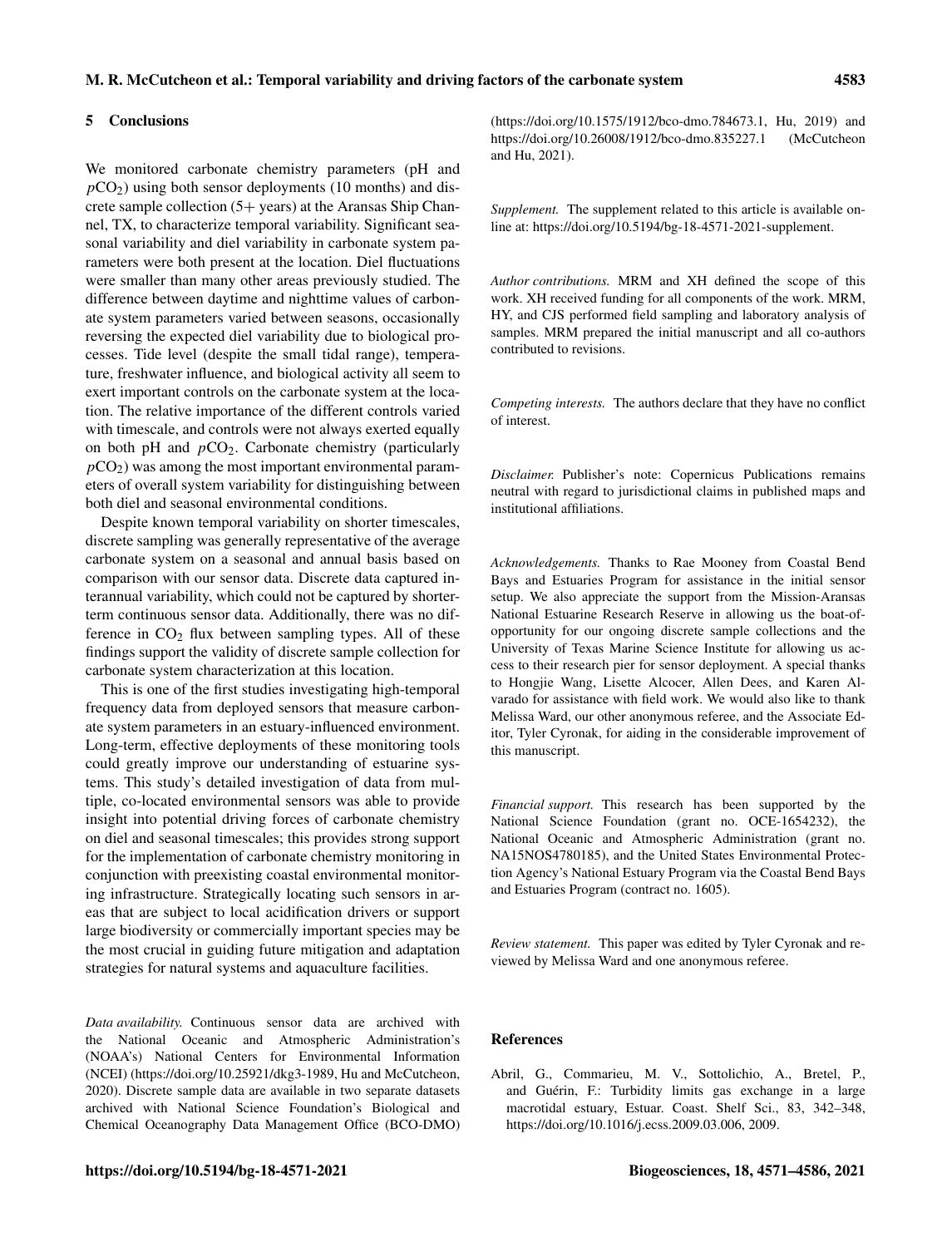- Andersson, A., Falck, E., Sjöblom, A., Kljun, N., Sahlée, E., Omar, A. M., and Rutgersson, A.: Air-sea gas transfer in high Arctic fjords, Geophys. Res. Lett., 44, 2519–2526, https://doi.org[/10.1002/2016GL072373,](https://doi.org/10.1002/2016GL072373) 2017.
- Barton, A., Waldbusser, G. G., Feely, R. A., Weisberg, S. B., Newton, J. A., Hales, B., Cudd, S., Eudeline, B., Langdon, C. J., Jefferds, I., King, T., Suhrbier, A., and Mclaughlin, K.: Impacts of coastal acidification on the pacific northwest shellfish industry and adaptation strategies implemented in response, Oceanography, 28, 146–159, 2015.
- Bednaršek, N., Tarling, G. A., Bakker, D. C. E., Fielding, S., Jones, E. M., Venables, H. J., Ward, P., Kuzirian, A., Lézé, B., Feely, R. A., and Murphy, E. J.: Extensive dissolution of live pteropods in the Southern Ocean, Nat. Geosci., 5, 881–885, https://doi.org[/10.1038/ngeo1635,](https://doi.org/10.1038/ngeo1635) 2012.
- Borges, A. V.: Do we have enough pieces of the jigsaw to integrate  $CO<sub>2</sub>$  fluxes in the coastal ocean?, Estuaries, 28, 3–27, 2005.
- Borges, A. V. and Abril, G.: Carbon Dioxide and Methane Dynamics in Estuaries, in: Treatise on Estuarine and Coastal Science, edited by: Wolanski, E. and McLusky, D., Academic Press, 119–161, https://doi.org[/10.1016/B978-0-12-374711-2.00504-0,](https://doi.org/10.1016/B978-0-12-374711-2.00504-0) 2011.
- Bresnahan, P. J., Martz, T. R., Takeshita, Y., Johnson, K. S., and LaShomb, M.: Best practices for autonomous measurement of seawater pH with the Honeywell Durafet, Method. Oceanogr., 9, 44–60, https://doi.org[/10.1016/j.mio.2014.08.003,](https://doi.org/10.1016/j.mio.2014.08.003) 2014.
- Caffrey, J. M.: Factors controlling net ecosystem metabolism in U.S. estuaries, Estuaries 27, 90–101, https://doi.org[/10.1007/BF02803563,](https://doi.org/10.1007/BF02803563) 2004.
- Cai, W.-J.: Estuarine and Coastal Ocean Carbon Paradox: CO<sub>2</sub> Sinks or Sites of Terrestrial Carbon Incineration?, Ann. Rev. Mar. Sci., 3, 123–145, https://doi.org[/10.1146/annurev-marine-](https://doi.org/10.1146/annurev-marine-120709-142723)[120709-142723,](https://doi.org/10.1146/annurev-marine-120709-142723) 2011.
- Cai, W.-J., Hu, X., Huang, W.-J., Murrell, M. C., Lehrter, J. C., Lohrenz, S. E., Chou, W.-C., Zhai, W., Hollibaugh, J. T., Wang, Y., Zhao, P., Guo, X., Gundersen, K., Dai, M., and Gong, G.-C.: Acidification of subsurface coastal waters enhanced by eutrophication, Nat. Geosci., 4, 766–770, https://doi.org[/10.1038/ngeo1297,](https://doi.org/10.1038/ngeo1297) 2011.
- Carter, B. R., Radich, J. A., Doyle, H. L., and Dickson, A. G.: An automatic system for spectrophotometric seawater pH measurements, Limnol. Oceanogr.-Method., 11, 16–27, 2013.
- Challener, R. C., Robbins, L. L., and McClintock, J. B.: Variability of the carbonate chemistry in a shallow, seagrass-dominated ecosystem: Implications for ocean acidification experiments, Mar. Freshw. Res., 67, 163–172, https://doi.org[/10.1071/MF14219,](https://doi.org/10.1071/MF14219) 2016.
- Crosswell, J. R., Anderson, I. C., Stanhope, J. W., Van Dam, B., Brush, M. J., Ensign, S., Piehler, M. F., McKee, B., Bost, M., and Paerl, H. W.: Carbon budget of a shallow, lagoonal estuary: Transformations and source-sink dynamics along the river-estuary-ocean continuum, Limnol. Oceanogr., 62, S29– S45, https://doi.org[/10.1002/lno.10631,](https://doi.org/10.1002/lno.10631) 2017.
- Cyronak, T., Andersson, A. J., D'Angelo, S., Bresnahan, P., Davidson, C., Griffin, A., Kindeberg, T., Pennise, J., Takeshita, Y., and White, M.: Short-term spatial and temporal carbonate chemistry variability in two contrasting seagrass meadows: Implications for pH buffering capacities, Estuar. Coast., 41, 1282–1296, https://doi.org[/10.1007/s12237-017-0356-5,](https://doi.org/10.1007/s12237-017-0356-5) 2018.
- Dickson, A. G.: Standard potential of the reaction:  $AgCl(s) + 1$  $2H_2(g) = Ag(s) + HCl(aq)$ , and and the standard acidity constant of the ion  $HSO_4^-$  in synthetic sea water from 273.15 to 318.15 K, J. Chem. Thermodyn,. 22, 113–127, https://doi.org[/10.1016/0021-9614\(90\)90074-Z,](https://doi.org/10.1016/0021-9614(90)90074-Z) 1990.
- Douglas, N. K. and Byrne, R. H.: Spectrophotometric pH measurements from river to sea: Calibration of mCP for  $0 \le S \le 40$  and  $278.15 \le T \le 308.15$  K, Mar. Chem., 197, 64–69, 2017.
- Ekstrom, J. A., Suatoni, L., Cooley, S. R., Pendleton, L. H., Waldbusser, G. G., Cinner, J. E., Ritter, J., Langdon, C., van Hooidonk, R., Gledhill, D., Wellman, K., Beck, M. W., Brander, L. M., Rittschof, D., Doherty, C., Edwards, P. E. T., and Portela, R.: Vulnerability and adaptation of US shellfisheries to ocean acidification, Nat. Clim. Change, 5, 207–214, https://doi.org[/10.1038/nclimate2508,](https://doi.org/10.1038/nclimate2508) 2015.
- Gazeau, F., Quiblier, C., Jansen, J.M., Gattuso, J.-P., Middelburg, J. J., and Heip, C. H. R.: Impact of elevated  $CO<sub>2</sub>$ on shellfish calcification, Geophys. Res. Lett., 34, L07603, https://doi.org[/10.1029/2006GL028554,](https://doi.org/10.1029/2006GL028554) 2007.
- Gobler, C. J. and Talmage, S. C.: Physiological response and resilience of early life-stage Eastern oysters (*Crassostrea virginica*) to past, present and future ocean acidification, Conserv. Physiol., 2, 1–15, 2014.
- Ho, D. T., Law, C. S., Smith, M. J., Schlosser, P., Harvey, M., and Hill, P.: Measurements of air-sea gas exchange at high wind speeds in the Southern Ocean: Implications for global parameterizations, Geophys. Res. Lett., 33, 1–6, https://doi.org[/10.1029/2006GL026817,](https://doi.org/10.1029/2006GL026817) 2006.
- Hofmann, G. E., Smith, J. E., Johnson, K. S., Send, U., Levin, L. A., Micheli, F., Paytan, A., Price, N. N., Peterson, B., Takeshita, Y., Matson, P. G., Crook, E. D., Kroeker, K. J., Gambi, M. C., Rivest, E. B., Frieder, C. A., Yu, P. C., and Martz, T. R.: High-frequency dynamics of ocean pH: a multi-ecosystem comparison, PLoS One, 6, e28983, https://doi.org[/10.1371/journal.pone.0028983,](https://doi.org/10.1371/journal.pone.0028983) 2011.
- Hsu, S. A.: Determining the power-law wind-profile exponent under near-neutral stability conditions at sea, J. Appl. Meteorol., 33, 757–765, 1994.
- Hu, X.: Carbonate chemistry effects from Hurricane Harvey in San Antonio Bay and Mission Aransas Estuary from 2017-02-22 to 2018-11-15, Biological and Chemical Oceanography Data Management Office (BCO-DMO), (Version 1) Version Date 2019-12- 19 [data set], https://doi.org[/10.1575/1912/bco-dmo.784673.1,](https://doi.org/10.1575/1912/bco-dmo.784673.1) last access: 19 December 2019.
- Hu, X., Beseres Pollack, J., McCutcheon, M. R., Montagna, P. A., and Ouyang, Z.: Long-term alkalinity decrease and acidification of estuaries in Northwestern Gulf of Mexico, Environ. Sci. Technol., 49, 3401–3409, https://doi.org[/10.1021/es505945p,](https://doi.org/10.1021/es505945p) 2015.
- Hu, X., Nuttall, M. F., Wang, H., Yao, H., Staryk, C. J., Mc-Cutcheon, M. R., Eckert, R. J., Embesi, J. A., Johnston, M. A., Hickerson, E. L., Schmahl, G. P., Manzello, D., Enochs, I. C., DiMarco, S., and Barbero, L.: Seasonal variability of carbonate chemistry and decadal changes in waters of a marine sanctuary in the Northwestern Gulf of Mexico, Mar. Chem., 205, 16–28, https://doi.org[/10.1016/j.marchem.2018.07.006,](https://doi.org/10.1016/j.marchem.2018.07.006) 2018.
- Hu, X. and McCutcheon, M. R.: Sensor continuous measurements of pH, partial pressure of carbon dioxide ( $pCO<sub>2</sub>$ ), salinity and temperature at the University of Texas Marine Science Institute Research Pier, Aransas Ship Channel, TX, Gulf of Mex-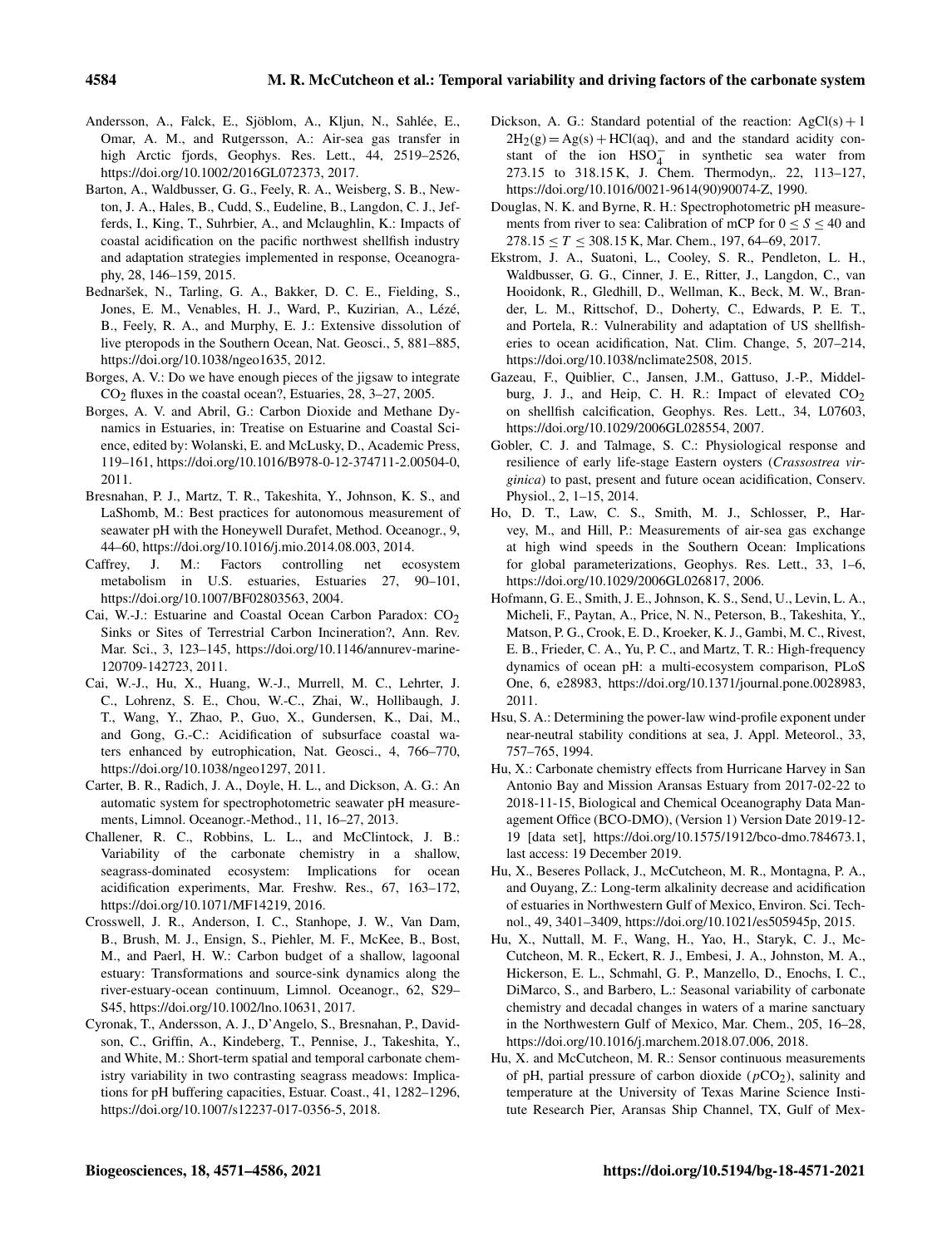ico from 2016-11-08 to 2017-08-23 (NCEI Accession 0222572), NOAA National Centers for Environmental Information [data set], https://doi.org[/10.25921/dkg3-1989,](https://doi.org/10.25921/dkg3-1989) last access: 5 December 2020.

- Jiang, L.-Q., Cai, W.-J., and Wang, Y.: A comparative study of carbon dioxide degassing in river- and marinedominated estuaries, Limnol. Oceanogr., 53, 2603–2615, https://doi.org[/10.4319/lo.2008.53.6.2603,](https://doi.org/10.4319/lo.2008.53.6.2603) 2008.
- Jiang, L. Q., Cai, W. J., Wang, Y., and Bauer, J. E.: Influence of terrestrial inputs on continental shelf carbon dioxide, Biogeosciences 10, 839–849, https://doi.org[/10.5194/bg-10-839-2013,](https://doi.org/10.5194/bg-10-839-2013) 2013.
- Kealoha, A. K., Shamberger, K. E. F., DiMarco, S. F., Thyng, K. M., Hetland, R. D., Manzello, D. P., Slowey, N. C., and Enochs, I. C.: Surface water  $CO<sub>2</sub>$  variability in the Gulf of Mexico (1996– 2017), Sci. Rep., 10, 1–13, https://doi.org[/10.1038/s41598-020-](https://doi.org/10.1038/s41598-020-68924-0) [68924-0,](https://doi.org/10.1038/s41598-020-68924-0) 2020.
- Laruelle, G. G., Cai, W.-J., Hu, X., Gruber, N., Mackenzie, F. T., and Regnier, P.: Continental shelves as a variable but increasing global sink for atmospheric carbon dioxide, Nat. Commun., 9, 454, https://doi.org[/10.1038/s41467-017-02738-z,](https://doi.org/10.1038/s41467-017-02738-z) 2018.
- Li, D., Chen, J., Ni, X., Wang, K., Zeng, D., Wang, B., Jin, H., Huang, D., and Cai, W. J.: Effects of biological production and vertical mixing on sea surface  $pCO<sub>2</sub>$  variations in the Changjiang River Plume during early autumn: A buoy-based time series study, J. Geophys. Res.-Ocean., 123, 6156–6173, https://doi.org[/10.1029/2017JC013740,](https://doi.org/10.1029/2017JC013740) 2018.
- Liu, H., Zhang, Q., Katul, G. G., Cole, J. J., Chapin, F. S., and MacIntyre, S.: Large  $CO<sub>2</sub>$  effluxes at night and during synoptic weather events significantly contribute to  $CO<sub>2</sub>$ emissions from a reservoir, Environ. Res. Lett., 11, 1–8, https://doi.org[/10.1088/1748-9326/11/6/064001,](https://doi.org/10.1088/1748-9326/11/6/064001) 2016.
- Mathis, J. T., Pickart, R. S., Byrne, R. H., Mcneil, C. L., Moore, G. W. K., Juranek, L. W., Liu, X., Ma, J., Easley, R. A., Elliot, M. M., Cross, J. N., Reisdorph, S. C., Bahr, F., Morison, J., Lichendorf, T., and Feely, R. A.: Storminduced upwelling of high  $pCO<sub>2</sub>$  waters onto the continental shelf of the western Arctic Ocean and implications for carbonate mineral saturation states, Geophys. Res. Lett., 39, 4–9, https://doi.org[/10.1029/2012GL051574,](https://doi.org/10.1029/2012GL051574) 2012.
- McCutcheon, M. R., Staryk, C. J., and Hu, X.: Characteristics of the carbonate system in a semiarid estuary that experiences summertime hypoxia, Estuar. Coast., 42, 1509–1523, https://doi.org[/10.1007/s12237-019-00588-0,](https://doi.org/10.1007/s12237-019-00588-0) 2019.
- McCutcheon, M. R. and Hu, X.: Carbonate chemistry in Mission Aransas Estuary from May 2014 to February 2017 and December 2018 to February 2020, Biological and Chemical Oceanography Data Management Office (BCO-DMO), (Version 1) Version Date 2021-01-04 [data set], https://doi.org[/10.26008/1912/bco](https://doi.org/10.26008/1912/bco-dmo.835227.1)[dmo.835227.1,](https://doi.org/10.26008/1912/bco-dmo.835227.1) last access: 4 January 2021.
- Millero, F. J.: Carbonate constant for estuarine waters, Mar. Freshw. Res., 61, 139–142, 2010.
- Montagna, P. A., Brenner, J., Gibeaut, J., and Morehead, S.: chap. 4: Coastal Impacts, in: The Impact of Global Warming on Texas, edited by: Schmandt, J., Clarkson, J., and North, G. R., University of Texas Press, Austin, 96–123, 2011.
- Raymond, P. A. and Cole, J. J.: Gas exchange in rivers and estuaries: Choosing a gas transfer velocity, Estuaries, 24, 312–317, https://doi.org[/10.2307/1352954](https://doi.org/10.2307/1352954) 2001.
- Robbins, L. L. and Lisle, J. T.: Regional acidification trends in florida shellfish estuaries: a 20+ year look at pH, oxygen, temperature, and salinity, Estuar. Coast., 41, 1268–1281, https://doi.org[/10.1007/s12237-017-0353-8,](https://doi.org/10.1007/s12237-017-0353-8) 2018.
- Sastri, A. R., Christian, J. R., Achterberg, E. P., Atamanchuk, D., Buck, J. J. H., Bresnahan, P., Duke, P. J., Evans, W., Gonski, S. F., Johnson, B., Juniper, S. K., Mihaly, S., Miller, L. A., Morley, M., Murphy, D., Nakaoka, S. I., Ono, T., Parker, G., Simpson, K., and Tsunoda, T.: Perspectives on in situ sensors for ocean acidification research, Front. Mar. Sci., 6, 1–6, https://doi.org[/10.3389/fmars.2019.00653,](https://doi.org/10.3389/fmars.2019.00653) 2019.
- Schulz, K. G. and Riebesell, U.: Diurnal changes in seawater carbonate chemistry speciation at increasing atmospheric carbon dioxide, Mar. Biol., 160, 1889–1899, https://doi.org[/10.1007/s00227-012-1965-y,](https://doi.org/10.1007/s00227-012-1965-y) 2013.
- Seim, H. E., Kjerfve, B., and Sneed, J. E.: Tides of Mississippi Sound and the adjacent continental shelf, Estuar. Coast. Shelf Sci., 25, 143–156, https://doi.org[/10.1016/0272-7714\(87\)90118-](https://doi.org/10.1016/0272-7714(87)90118-1) [1,](https://doi.org/10.1016/0272-7714(87)90118-1) 1987.
- Semesi, I. S., Beer, S., and Björk, M.: Seagrass photosynthesis controls rates of calcification and photosynthesis of calcareous macroalgae in a tropical seagrass meadow, Mar. Ecol. Prog. Ser., 382, 41–47, https://doi.org[/10.3354/meps07973,](https://doi.org/10.3354/meps07973) 2009.
- Shadwick E. H., Friedrichs M. A. M., Najjar R.G., De Meo, O. A., Friedman, J. R., Da, F., and Reay, W. G.: High-Frequency CO2 System Variability Over the Winter-to-Spring Transition in a Coastal Plain Estuary, J Geophys. Res.-Ocean., 124, 7626– 7642, https://doi.org[/10.1029/2019JC015246,](https://doi.org/10.1029/2019JC015246) 2019.
- Solis, R. S. and Powell, G. L.: Hydrography, Mixing Characteristics, and Residence Time of Gulf of Mexico Estuaries, in: Biogeochemistry of Gulf of Mexico Estuaries, edited by: Bianchi, T. S., Pennock, J. R., and Twilley, R. R., John Wiley & Sons, Inc: New York, 29–61, 1999.
- Takahashi, T., Sutherland, S. C., Sweeney, C., Poisson, A., Metzl, N., Tilbrook, B., Bates, N., Wanninkhof, R., Feely, R. A., Sabine, C., Olafsson, J., and Nojiri, Y.: Global sea-air CO<sub>2</sub> flux based on climatological surface ocean  $pCO<sub>2</sub>$ , and seasonal biological and temperature effects, Deep.-Sea Res. Pt. II, 49, 1601–1622, https://doi.org[/10.1016/S0967-0645\(02\)00003-6,](https://doi.org/10.1016/S0967-0645(02)00003-6) 2002.
- Thurman, H. V.: Introductory Oceanography, 7th Edn., Indiana, USA, Prentice Hall, 252–276, 1994.
- Uppström, L. R.: The boron/chlorinity ratio of deep-sea water from the Pacific Ocean, Deep-Sea Res. Oceanogr. Abstr., 21, 161–162, https://doi.org[/10.1016/0011-7471\(74\)90074-6,](https://doi.org/10.1016/0011-7471(74)90074-6) 1974.
- USGS: Discharge Between San Antonio Bay and Aransas Bay, Southern Gulf Coast, Texas, May–September 1999, 2001.
- Van Dam, B. R., Edson, J. B., and Tobias, C.: Parameterizing Air-Water Gas Exchange in the Shallow, Microtidal New River Estuary, J. Geophys. Res.-Biogeo., 124, 2351–2363, https://doi.org[/10.1029/2018JG004908,](https://doi.org/10.1029/2018JG004908) 2019.
- Waldbusser, G. G. and Salisbury, J. E.: Ocean acidification in the coastal zone from an organism's perspective: multiple system parameters, frequency domains, and habitats, Ann. Rev. Mar. Sci., 6, 221–47, https://doi.org[/10.1146/annurev-marine-121211-](https://doi.org/10.1146/annurev-marine-121211-172238) [172238,](https://doi.org/10.1146/annurev-marine-121211-172238) 2014.
- Wanninkhof, R.: Relationship between wind speed and gas exchange, J. Geophys. Res., 97, 7373–7382, https://doi.org[/10.1029/92JC00188,](https://doi.org/10.1029/92JC00188) 1992.